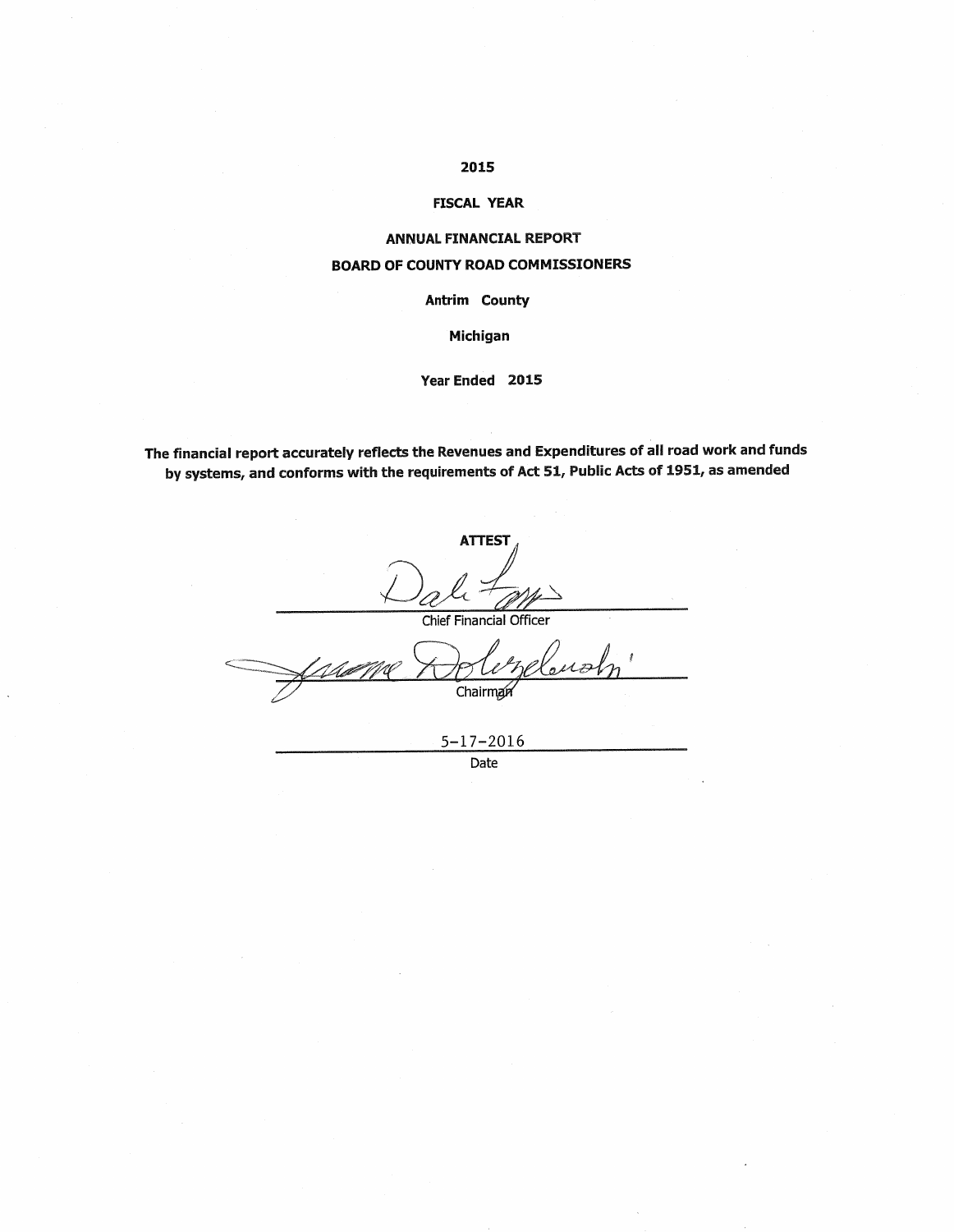**Year Ended - 2015**

**Start:** 01/01/2015 **End:** 12/31/2015

#### **BALANCE SHEET**

#### **Assets**

## **General Operating Fund**

| 1. Cash                                            | \$1,136,933.20 |
|----------------------------------------------------|----------------|
| 2. Investments                                     | 0.00           |
| 3. Accounts Receivable:                            |                |
| a. Michigan Transportation Fund                    | 515,302.24     |
| b. State Trunkline Maintenance                     | 54,714.75      |
| c. State Transportation Department - Other         | 419.93         |
| d. Due on County Road Agreement                    | 159,211.57     |
| e. Due on Special Assessement                      | 0.00           |
| f. Sundry Accounts Receivable                      | 398,389.02     |
| <b>Inventories/Pre-Paid Insurance/Other</b>        |                |
|                                                    | 0.00           |
| 4. Deferred Expense State Aid<br>5. Road Materials | 417,923.93     |
|                                                    | 103,503.22     |
| 6. Equipment Materials and Parts                   | 51,421.00      |
| 7. Prepaid Insurance                               | 0.00           |
| 8. Deferred Expense - Federal Aid                  |                |
| 9. Other                                           | 0.00           |

**10. TOTAL ASSETS**

**\$2,837,818.86**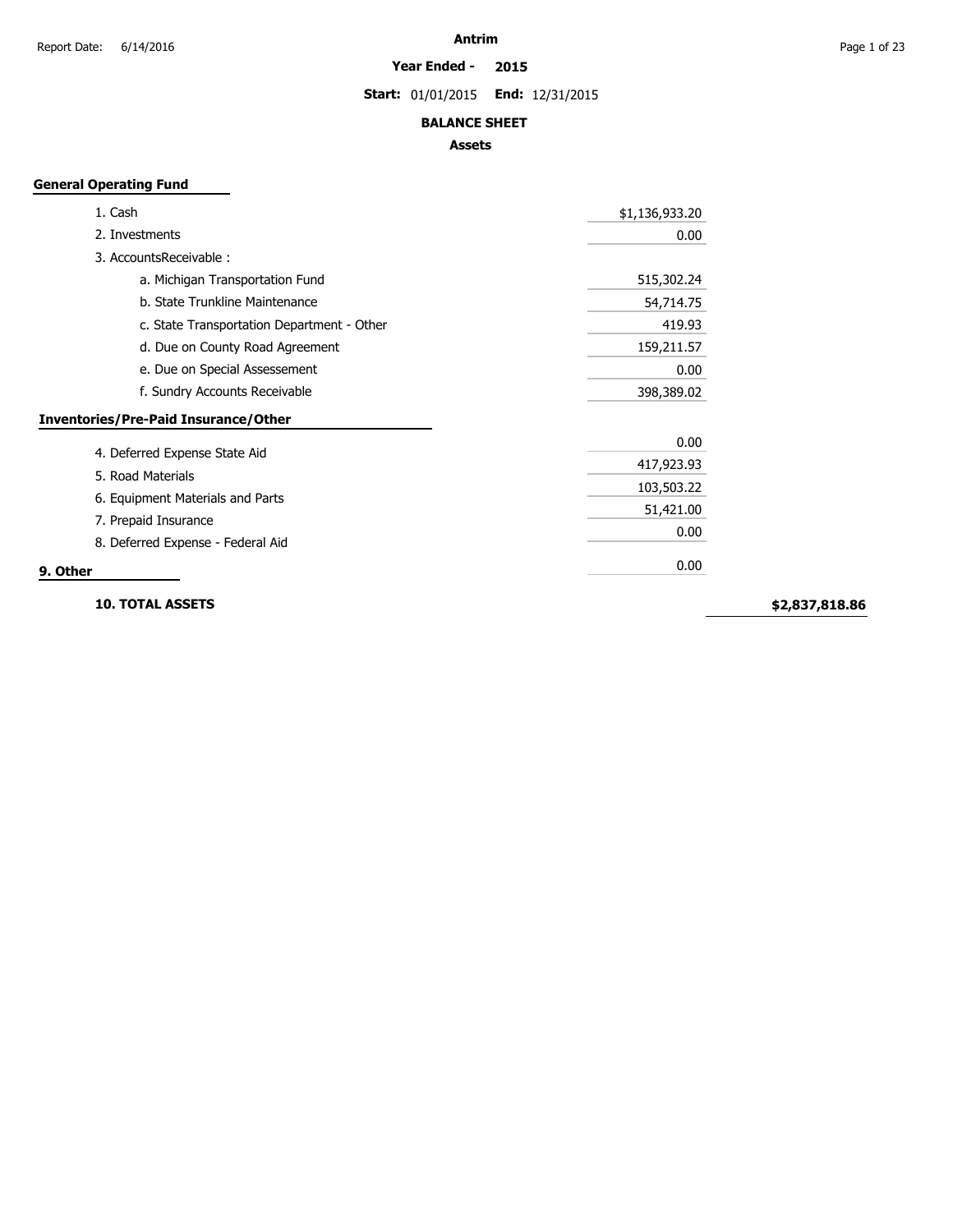**Start:** 01/01/2015 **End:** 12/31/2015

#### **Liabilities and Fund Balances**

## **Liabilities**

| 11. Accounts Payable                               | \$49,812.99  |
|----------------------------------------------------|--------------|
| 12. Notes Payable (Short Term)                     | 0.00         |
| 13. Accrued Liability                              | 16,942.42    |
| 14. Advances                                       | 183,707.00   |
| 15. Deferred Revenue - Special Assessment District | 0.00         |
| 16. Deferred Revenue - EDF Forest Rd.(E)           | 0.00         |
| 17. Deferred Revenue                               | 0.00         |
| 18. Other                                          | 258,570.60   |
| <b>Fund Balances</b>                               |              |
| 19. Primary Road Fund                              | 1,195,659.06 |
| 20. Local Road Fund                                | 4,068.42     |
| 21. County Road Commission Fund                    | 1,129,058.37 |
| <b>22. Total Fund Balances</b>                     | 2,328,785.85 |

**23. TOTAL LIABILITIES AND FUND BALANCES**

**\$2,837,818.86**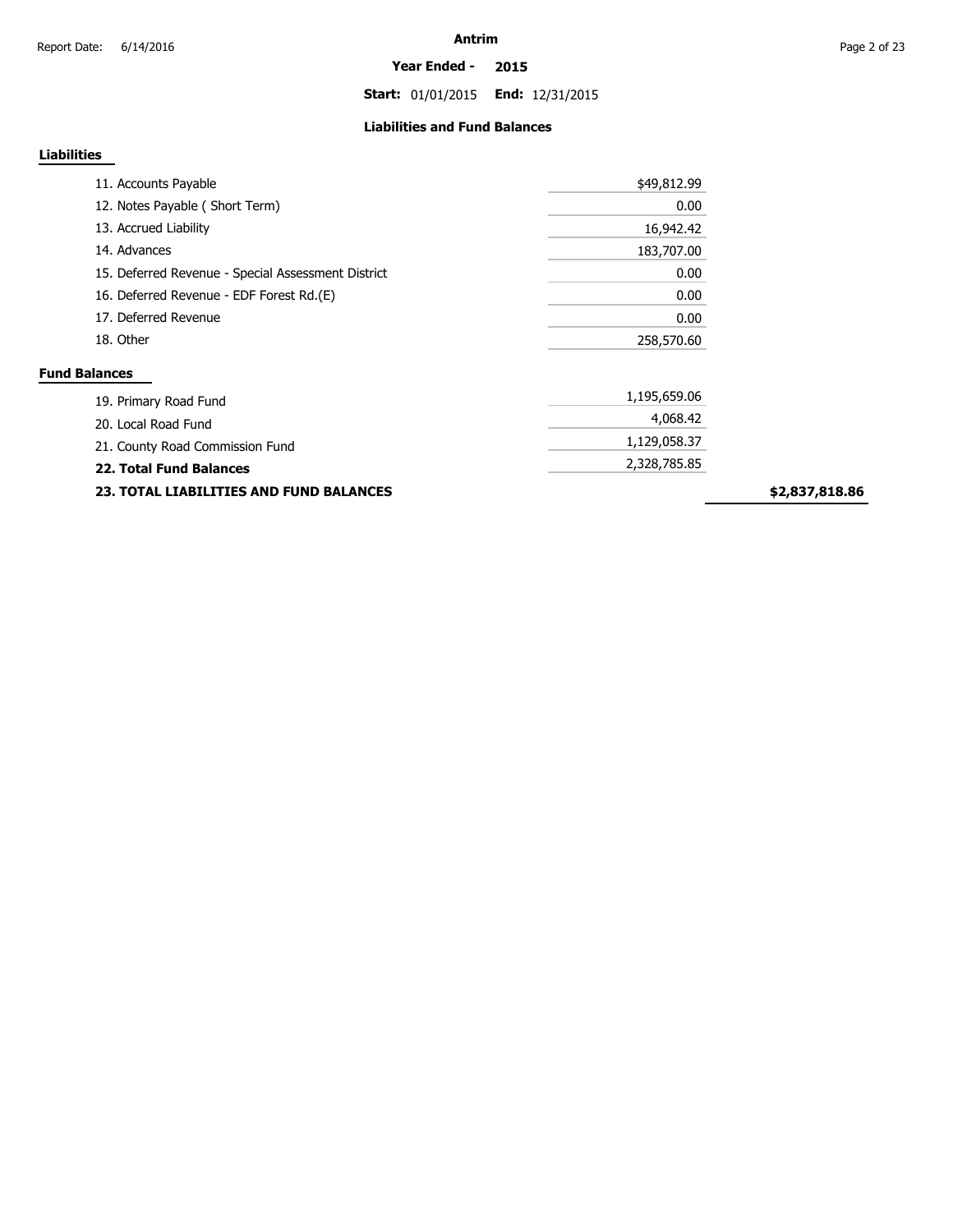#### **Year Ended - 2015**

**Start:** 01/01/2015 **End:** 12/31/2015

## **CAPITAL ASSETS ACCOUNT GROUP**

| Assets                                     | (A)                          | (B)           |                 |
|--------------------------------------------|------------------------------|---------------|-----------------|
| 24. Land                                   |                              | \$119,859.79  |                 |
| 25. Land Improvements                      | \$0.00                       |               |                 |
| 25 a.Less: Accumulated Depreciation        | 0.00                         | 0.00          |                 |
| 26. Depletable Assets                      | 0.00                         |               |                 |
| 26 a.Less: Accumulated Depreciation        | 0.00                         | 0.00          |                 |
| 27. Buildings                              | 2,482,738.85                 |               |                 |
| 27 a.Less: Accumulated Depreciation        | (1,214,756.34)               | 1,267,982.51  |                 |
| 28. Equipment - Road                       | 7,515,424.95                 |               |                 |
| 28 a.Less: Accumulated Depreciation        | (5,716,878.90)               | 1,798,546.05  |                 |
| 29. Equipment - Shop                       | 205,203.67                   |               |                 |
| 29 a.Less: Accumulated Depreciation        | (171, 766.57)                | 33,437.10     |                 |
| 30. Equipment - Engineers                  | 59,014.94                    |               |                 |
| 30 a.Less: Accumulated Depreciation        | (52, 363.11)                 | 6,651.83      |                 |
| 31. Yard and Storage Equipment             | 977,539.02                   |               |                 |
| 31 a.Less: Accumulated Depreciation        | (932, 306.56)                | 45,232.46     |                 |
| 32. Office Equipment and Furniture         | 94,289.00                    |               |                 |
| 32 a.Less: Accumulated Depreciation        | (82, 218.59)                 | 12,070.41     |                 |
| 33. Infrastructure                         | 39,808,596.00                |               |                 |
| 33 a.Less: Accumulated Depreciation        | (12, 457, 034.00)            | 27,351,562.00 |                 |
| 34. Vehicles                               | 0.00                         |               |                 |
| 34 a.Less: Accumulated Depreciation        | 0.00                         | 0.00          |                 |
| 35. Construction Work in Progress          |                              | 0.00          |                 |
|                                            | 36. Total Assets             |               | \$30,635,342.15 |
|                                            |                              |               |                 |
| Equities                                   |                              |               |                 |
| 37. Plant and Equipment Equity             |                              |               |                 |
|                                            | 37 a.Primary                 | 0.00          |                 |
|                                            | 37 b.Local                   | 0.00          |                 |
|                                            | 37 c.Co. Road Comm.          | 3,283,780.15  |                 |
|                                            | 37 d.Infrastructure          | 27,351,562.00 |                 |
|                                            | <b>38. Total Equities</b>    |               | \$30,635,342.15 |
| Long Term Debt                             |                              |               |                 |
| 39. Bonds Payable (Act 51)                 |                              | 0.00          |                 |
| 40. Notes Payable (Act 143)                |                              | 0.00          |                 |
| 41. Vested Vacation and Sick Leave Payable |                              | 150,729.40    |                 |
| 42. Installment/Lease Purchase Payable     |                              | 0.00          |                 |
| 43. Other                                  |                              | 0.00          |                 |
|                                            | <b>44. Total Liabilities</b> |               | \$150,729.40    |
| <b>Fiduciary Fund</b>                      |                              |               |                 |
| 45. Deferred Compensation (Pension) Plan   |                              |               | \$0.00          |
|                                            |                              |               |                 |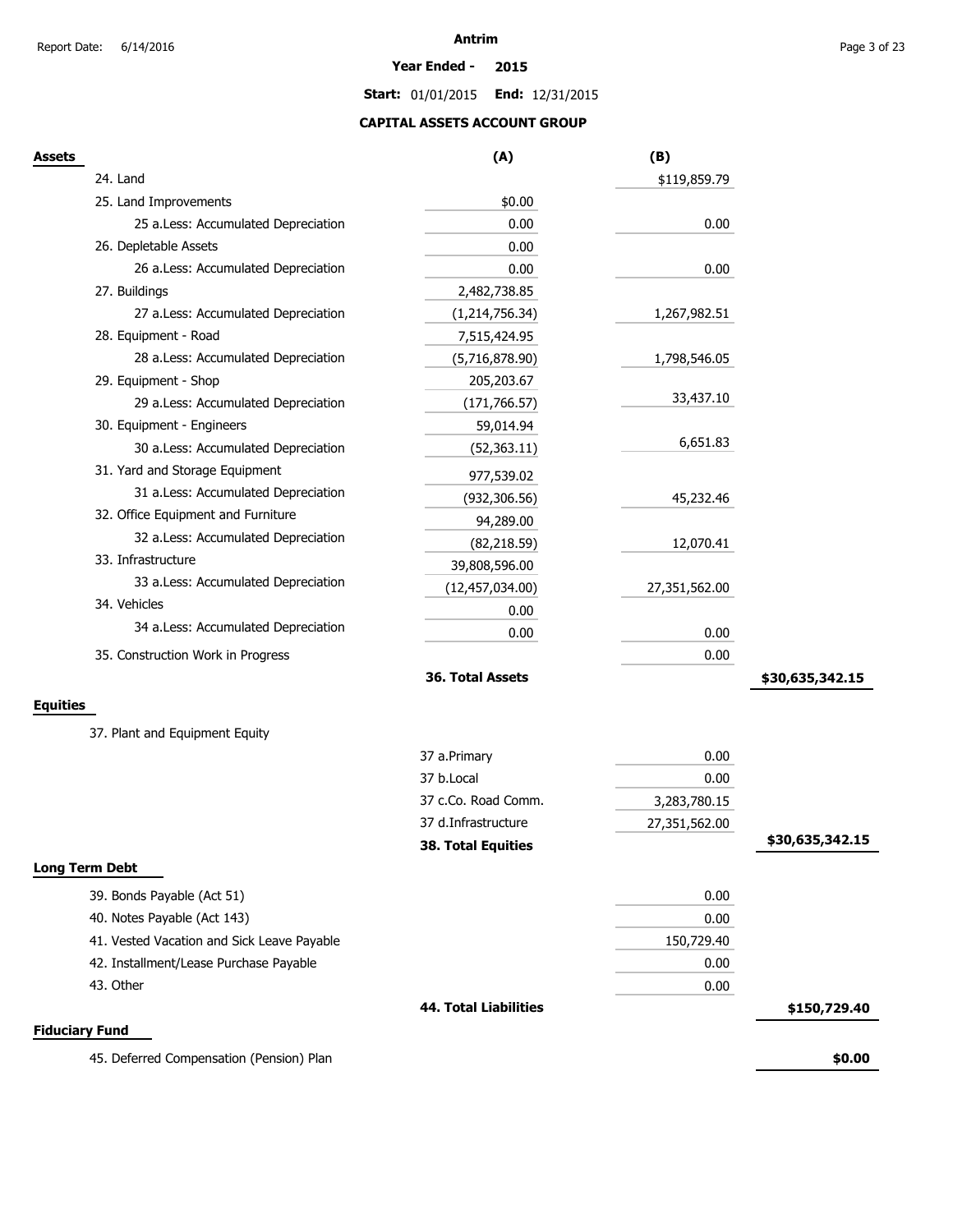**Year Ended - 2015**

**Start:** 01/01/2015 **End:** 12/31/2015

#### **STATEMENT OF REVENUES**

|                                                                                                                                 | <b>Primary Road</b><br><b>Fund</b><br>(P)                      | <b>Local Road</b><br><b>Fund</b><br>(L)                        | Co. Road<br>Comm. Fund<br>(C) | <b>Total</b><br>(T)                                             |
|---------------------------------------------------------------------------------------------------------------------------------|----------------------------------------------------------------|----------------------------------------------------------------|-------------------------------|-----------------------------------------------------------------|
| <b>Taxes</b>                                                                                                                    |                                                                |                                                                |                               |                                                                 |
| 46. County Wide Millage                                                                                                         | \$0.00                                                         | \$0.00                                                         | \$0.00                        | \$0.00                                                          |
| 47. Other                                                                                                                       | 0.00                                                           | 0.00                                                           | 0.00                          | 0.00                                                            |
| 48. Total Taxes                                                                                                                 | 0.00                                                           | 0.00                                                           | 0.00                          | 0.00                                                            |
| <b>Licenses and Permits</b>                                                                                                     |                                                                |                                                                |                               |                                                                 |
| 49. Specify                                                                                                                     | 0.00                                                           | 0.00                                                           | 31,914.00                     | 31,914.00                                                       |
| <b>Federal Sources</b>                                                                                                          |                                                                |                                                                |                               |                                                                 |
| 50. Surface Tran. Program (STP)                                                                                                 | 244,173.33                                                     | 0.00                                                           | 0.00                          | 244,173.33                                                      |
| 51. C Funds - Federal                                                                                                           | 0.00                                                           | 0.00                                                           | 0.00                          | 0.00                                                            |
| 52. D Funds - Federal                                                                                                           | 163,266.35                                                     | 0.00                                                           | 0.00                          | 163,266.35                                                      |
| 53. Bridge                                                                                                                      | 0.00                                                           | 0.00                                                           | 0.00                          | 0.00                                                            |
| 54. High Priority                                                                                                               | 0.00                                                           | 0.00                                                           | 0.00                          | 0.00                                                            |
| 55. Other                                                                                                                       | 0.00                                                           | 0.00                                                           | 0.00                          | 0.00                                                            |
| 56. Total Federal Sources                                                                                                       | 407,439.68                                                     | 0.00                                                           | 0.00                          | 407,439.68                                                      |
|                                                                                                                                 |                                                                |                                                                |                               |                                                                 |
| <b>Michigan Transportation Fund</b><br>57. Engineering<br>58. Snow Removal<br>59. Urban Road<br>60. Allocation<br>61. Total MTF | 5,905.11<br>156,474.51<br>0.00<br>1,933,558.84<br>2,095,938.46 | 4,094.89<br>158,490.29<br>0.00<br>1,340,823.04<br>1,503,408.22 |                               | 10,000.00<br>314,964.80<br>0.00<br>3,274,381.88<br>3,599,346.68 |
| <b>Other</b>                                                                                                                    |                                                                |                                                                |                               |                                                                 |
| 62. Local Bridge                                                                                                                | 0.00                                                           | 0.00                                                           |                               | 0.00                                                            |
| 63. Other                                                                                                                       | 0.00                                                           | 0.00                                                           | 401,353.90                    | 401,353.90                                                      |
| 64. Total Other                                                                                                                 | 0.00                                                           | 0.00                                                           | 401,353.90                    | 401,353.90                                                      |
| <b>Economic Development Fund</b>                                                                                                |                                                                |                                                                |                               |                                                                 |
| 65. Target Industries (A)                                                                                                       | 0.00                                                           | 0.00                                                           |                               | 0.00                                                            |
| 66. Urban congestion (C)                                                                                                        | 0.00                                                           | 0.00                                                           |                               | $0.00\,$                                                        |
| 67. Rural Primary (D)                                                                                                           | 121,133.10                                                     | 0.00                                                           |                               | 121,133.10                                                      |
| 68. Forest Road (E)                                                                                                             | 0.00                                                           | 51,104.36                                                      |                               | 51,104.36                                                       |
| 69. Urban Area (F)                                                                                                              | 0.00                                                           | 0.00                                                           |                               | 0.00                                                            |
| 70. Other                                                                                                                       | 0.00                                                           | 0.00                                                           |                               | 0.00                                                            |
| 71. Total EDF                                                                                                                   | 121,133.10                                                     | 51,104.36                                                      |                               | 172,237.46                                                      |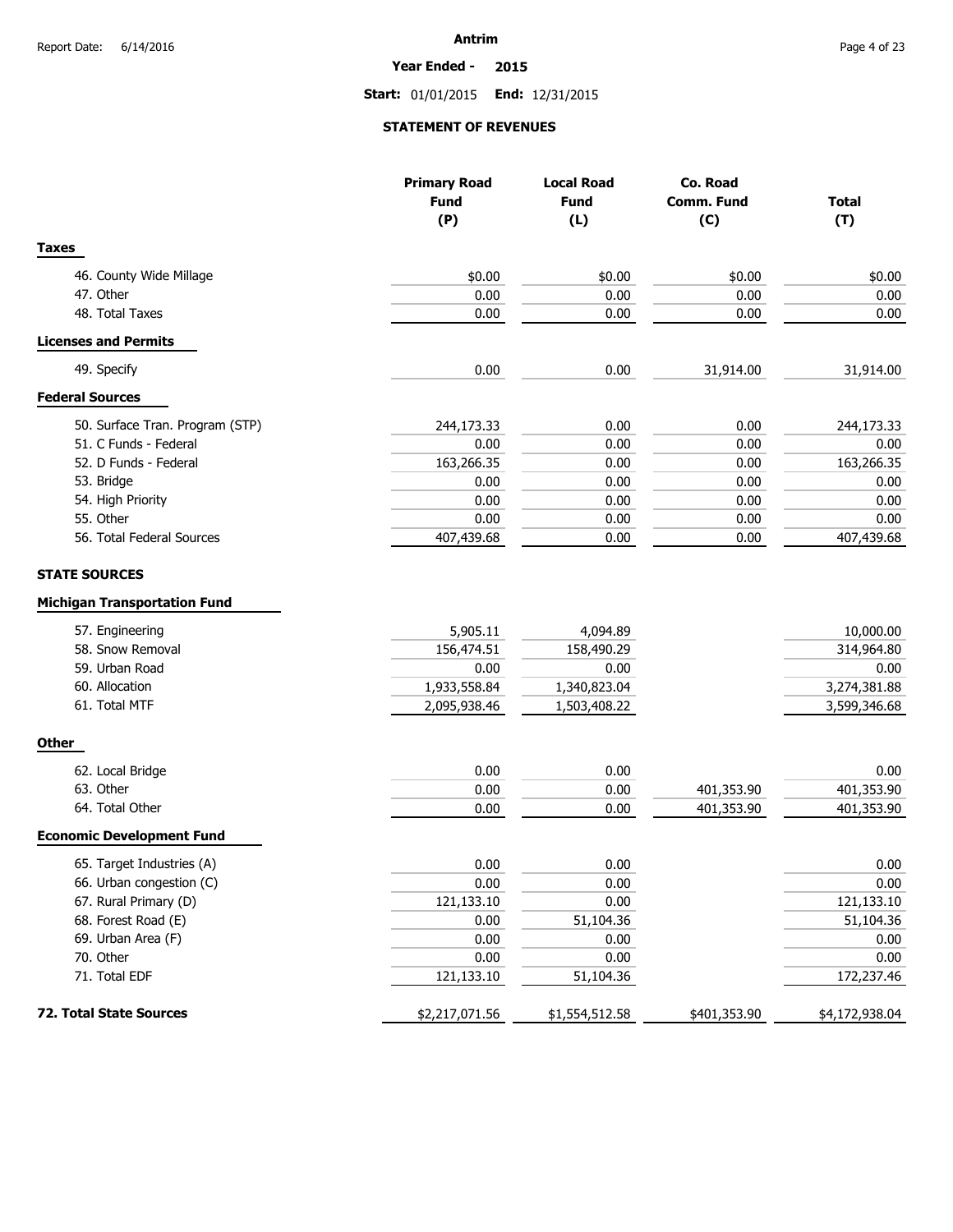**Year Ended - 2015**

**Start:** 01/01/2015 **End:** 12/31/2015

#### **STATEMENT OF REVENUES**

|                                        | <b>Primary Road</b><br><b>Fund</b><br>(P) | <b>Local Road</b><br><b>Fund</b><br>(L) | Co. Road<br>Comm. Fund<br>(C) | <b>Total</b><br>(T) |
|----------------------------------------|-------------------------------------------|-----------------------------------------|-------------------------------|---------------------|
| <b>Contributions From Local Units</b>  |                                           |                                         |                               |                     |
| 73. City and Village                   | \$0.00                                    | \$0.00                                  | \$0.00                        | \$0.00              |
| 74. Township Contr.                    | 487,466.79                                | 1,333,940.14                            | 0.00                          | 1,821,406.93        |
| 75. Other                              | 0.00                                      | 0.00                                    | 6,906.24                      | 6,906.24            |
| 76. Total Contributions                | 487,466.79                                | 1,333,940.14                            | 6,906.24                      | 1,828,313.17        |
| <b>Charges for Service</b>             |                                           |                                         |                               |                     |
| 77. Trunkline Maintenance              | 0.00                                      |                                         | 611,291.91                    | 611,291.91          |
| 78. Trunkline Non-maintenance          | 0.00                                      |                                         | 89,001.66                     | 89,001.66           |
| 79. Salvage Sales                      | 0.00                                      | 0.00                                    | 1,427.45                      | 1,427.45            |
| 80. Other                              | 0.00                                      | 0.00                                    | 0.00                          | 0.00                |
| 81. Total Charges                      | 0.00                                      | 0.00                                    | 701,721.02                    | 701,721.02          |
| <b>Interest and Rents</b>              |                                           |                                         |                               |                     |
| 82. Interest Earned                    | 234.56                                    | 0.95                                    | 172.37                        | 407.88              |
| 83. Property Rentals                   | 0.00                                      | 0.00                                    | 4,193.81                      | 4,193.81            |
| 84. Total Interest/Rents               | 234.56                                    | 0.95                                    | 4,366.18                      | 4,601.69            |
| <b>Other</b>                           |                                           |                                         |                               |                     |
| 85. Special Assessments                | 0.00                                      | 0.00                                    | 0.00                          | 0.00                |
| 86. Land and Bldg. Sales               | 0.00                                      | 0.00                                    | 0.00                          | 0.00                |
| 87. Sundry Refunds                     | 0.00                                      | 0.00                                    | 0.00                          | 0.00                |
| 88. Gain (Loss) Equip. Disp.           | 0.00                                      | 0.00                                    | 256,869.00                    | 256,869.00          |
| 89. Contributions from Private Sources | 0.00                                      | 0.00                                    | 0.00                          | 0.00                |
| 90. Other                              | 0.00                                      | 0.00                                    | 0.00                          | 0.00                |
| 91. Total Other                        | 0.00                                      | 0.00                                    | 256,869.00                    | 256,869.00          |
| <b>Other Financing Sources</b>         |                                           |                                         |                               |                     |
| 92. County Appropriation               | 0.00                                      | 0.00                                    | 0.00                          | 0.00                |
| 93. Bond Proceeds                      | 0.00                                      | 0.00                                    | 0.00                          | 0.00                |
| 94. Note Proceeds                      | 0.00                                      | 0.00                                    | 0.00                          | 0.00                |
| 95. Inst. Purch./Leases                | 0.00                                      | 0.00                                    | 0.00                          | 0.00                |
| 96. Total Other Fin. Sources           | 0.00                                      | 0.00                                    | 0.00                          | 0.00                |
| 97. TOTAL REVENUE AND OTHER            |                                           |                                         |                               |                     |
| <b>FINANCING SOURCES</b>               | \$3,112,212.59                            | \$2,888,453.67                          | \$1,403,130.34                | \$7,403,796.60      |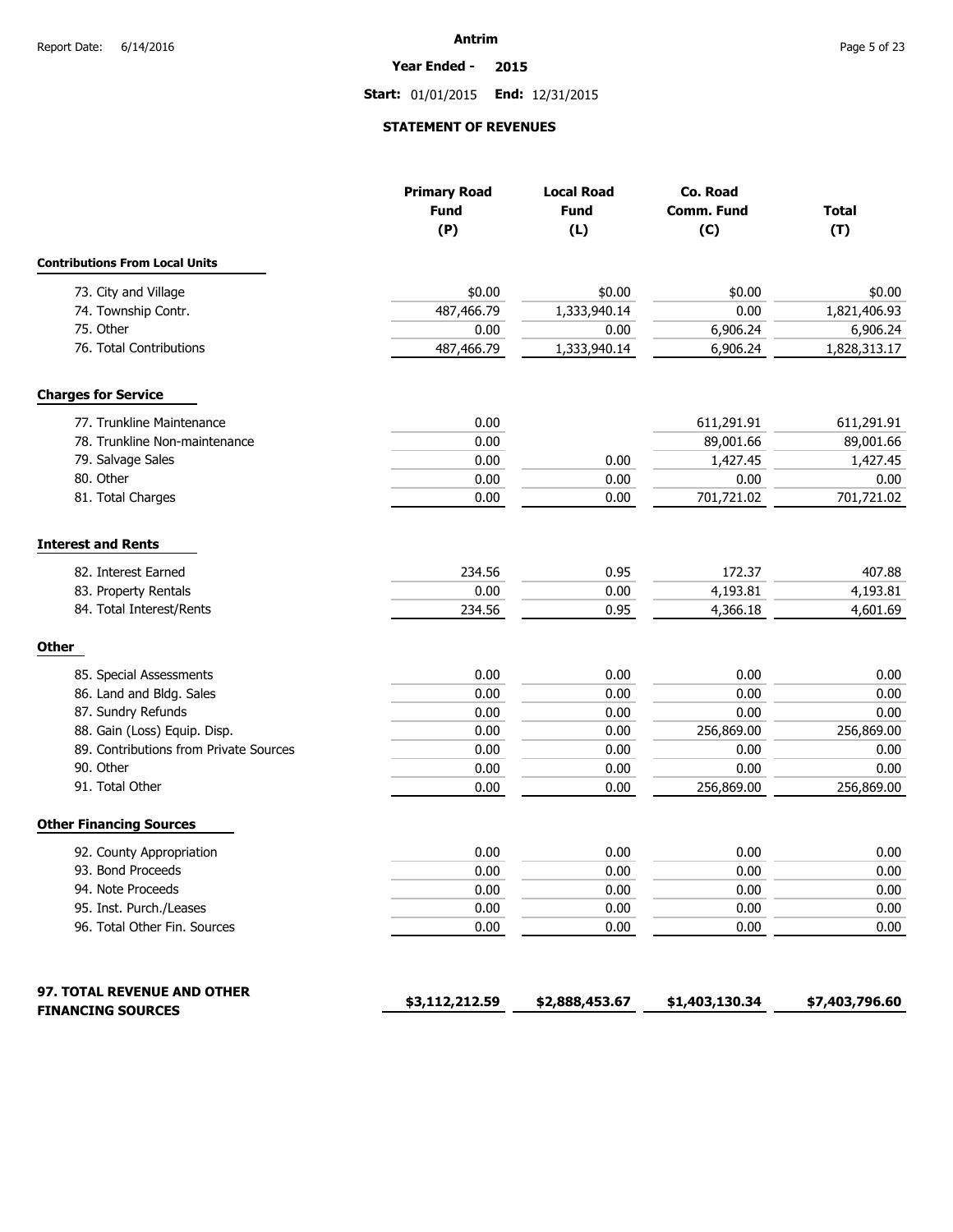#### **Year Ended - 2015**

**Start:** 01/01/2015 **End:** 12/31/2015

## **STATEMENT OF EXPENDITURES**

|                                                            | <b>Primary Road</b><br><b>Fund</b> | <b>Local Road</b><br><b>Fund</b> | Co. Road<br>Comm. Fund | <b>Total</b> |
|------------------------------------------------------------|------------------------------------|----------------------------------|------------------------|--------------|
|                                                            | (P)                                | (L)                              | (C)                    | (T)          |
| <b>Construction/Capacity Improvement</b>                   |                                    |                                  |                        |              |
| 98. Roads                                                  | \$0.00                             | \$0.00                           |                        | \$0.00       |
| 99. Structures                                             | 0.00                               | 0.00                             |                        | 0.00         |
| 100. Roadside Parks                                        | 0.00                               | 0.00                             |                        | 0.00         |
| 101. Special Assessments                                   | 0.00                               | 0.00                             |                        | 0.00         |
| 102. Other                                                 | 0.00                               | 0.00                             |                        | 0.00         |
| 103. Total Construction/Cap. Imp.                          | 0.00                               | 0.00                             |                        | 0.00         |
| <b>Preservation - Structural Improvements</b>              |                                    |                                  |                        |              |
| 104. Roads                                                 | 1,164,071.51                       | 835,868.27                       |                        | 1,999,939.78 |
| 105. Structures                                            | 0.00                               | 0.00                             |                        | 0.00         |
| 106. Safety Projects                                       | 0.00                               | 0.00                             |                        | 0.00         |
| 107. Roadside Parks                                        | 0.00                               | 0.00                             |                        | 0.00         |
| 108. Special Assessments                                   | 0.00                               | 0.00                             |                        | 0.00         |
| 109. Other                                                 | 0.00                               | 0.00                             |                        | 0.00         |
| 110. Total Preservation - Struct. Imp.                     | 1,164,071.51                       | 835,868.27                       |                        | 1,999,939.78 |
| <b>Maintenence</b>                                         |                                    |                                  |                        |              |
| 111. Roads                                                 | 725,482.78                         | 1,961,992.01                     |                        | 2,687,474.79 |
| 112. Structures                                            | 1,329.90                           | 0.00                             |                        | 1,329.90     |
| 113. Roadside Parks                                        | 0.00                               | 0.00                             |                        | 0.00         |
| 114. Winter Maintenance                                    | 478,711.16                         | 484,890.08                       |                        | 963,601.24   |
| 115. Traffic Control                                       | 42,066.01                          | 46,541.77                        |                        | 88,607.78    |
| 116. Total Maintenance                                     | 1,247,589.85                       | 2,493,423.86                     |                        | 3,741,013.71 |
| 117. Total Construction., Preservation And<br>Maintenance. | 2,411,661.36                       | 3,329,292.13                     |                        | 5,740,953.49 |

## **Other**

| 118. Trunkline Maintenance     | 0.00           |                | 611,291.91     | 611,291.91     |
|--------------------------------|----------------|----------------|----------------|----------------|
| 119. Trunkline Non-maintenance | 0.00           |                | 89,001.64      | 89,001.64      |
| 120. Administrative Expense    | 175,642.08     | 242,473.43     |                | 418,115.51     |
| 121. Equipment - Net           | 48,523.29      | 118,568.34     | 33,210.68      | 200,302.31     |
| 122. Capital Outlay - Net      | 0.00           | 0.00           | 656,658.59     | 656,658.59     |
| 123. Debt Principal Payment    | 0.00           | 0.00           | 0.00           | 0.00           |
| 124. Interest Expense          | 0.00           | 0.00           | 0.00           | 0.00           |
| 125. Drain Assessment          | 0.00           | 0.00           | 0.00           | 0.00           |
| 126. Other                     | 0.00           | 0.00           | 0.00           | 0.00           |
| 127. Total Other               | 224,165.37     | 361,041.77     | 1,390,162.82   | 1,975,369.96   |
| 128. Total Expenditures        | \$2,635,826.73 | \$3,690,333.90 | \$1,390,162.82 | \$7,716,323.45 |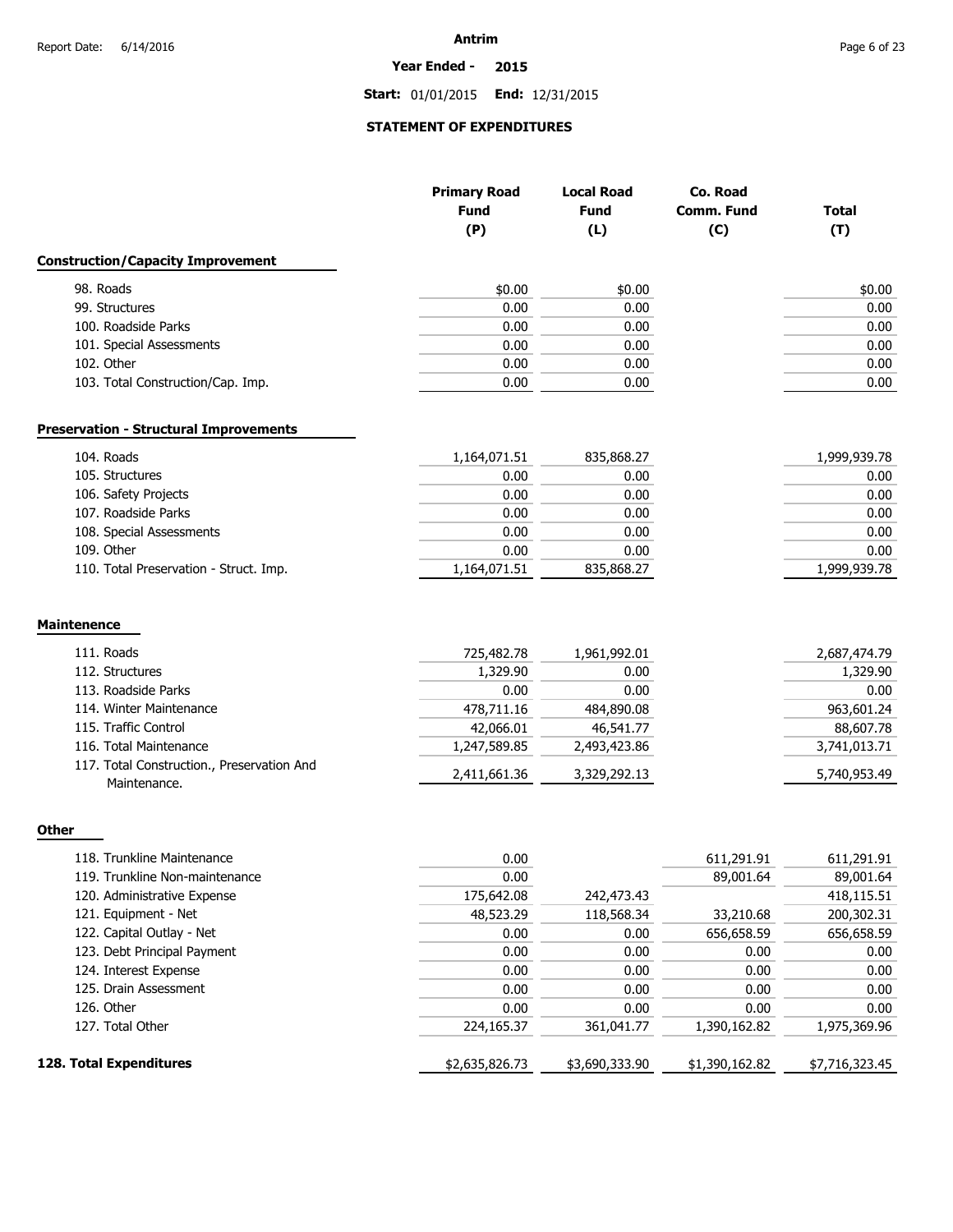**Year Ended - 2015**

**Start:** 01/01/2015 **End:** 12/31/2015

## **STATEMENT OF CHANGES IN FUND BALANCES**

|                                                                                           | <b>Primary Road</b><br><b>Fund</b><br>(P) | <b>Local Road</b><br><b>Fund</b><br>(L) | Co. Road<br><b>Comm. Fund</b><br>(C) | <b>Total</b><br>(T) |
|-------------------------------------------------------------------------------------------|-------------------------------------------|-----------------------------------------|--------------------------------------|---------------------|
| 129. Total Revenues And Other                                                             |                                           |                                         |                                      |                     |
| <b>Financing Sources</b>                                                                  | \$3,112,212.59                            | \$2,888,453.67                          | \$1,403,130.34                       | \$7,403,796.60      |
| 130. Total Expenditures                                                                   | 2,635,826.73                              | 3,690,333.90                            | 1,390,162.82                         | 7,716,323.45        |
| 131. Excess of Revenues Over<br>(Under) Expenditures                                      | 476,385.86                                | (801, 880.23)                           | 12,967.52                            | (312, 526.85)       |
| 132. Optional Transfers<br>132 a. Primary to Local (50%)<br>132 b. Local to Primary (15%) | (800,000.00)<br>0.00                      | 800,000.00<br>0.00                      |                                      | 0.00<br>0.00        |
| 133. Emergency Transfers<br>(Local to Primary)                                            | 0.00                                      | 0.00                                    |                                      | 0.00                |
| 134. Total Optional Transfers                                                             | (800,000.00)                              | 800,000.00                              |                                      | 0.00                |
| 135. Excess of Revenues and<br>Other Sources Over (Under)<br>Expenditures and Other Uses  | (323, 614.14)                             | (1,880.23)                              | 12,967.52                            | (312, 526.85)       |
| 136. Beginning Fund                                                                       | 1,519,273.20                              | 5,948.65                                | 1,116,090.85                         | 2,641,312.70        |
| 137. Adjustment                                                                           | 0.00                                      | 0.00                                    | 0.00                                 | 0.00                |
| 138. Beginning Fund<br><b>Balance Restated</b>                                            | 1,519,273.20                              | 5,948.65                                | 1,116,090.85                         | 2,641,312.70        |
| 139. Interfund Transfer(County<br>to Primary and/or Local)                                | 0.00                                      | 0.00                                    | 0.00                                 | 0.00                |
| 140. Ending Fund Balance                                                                  | \$1,195,659.06                            | \$4,068.42                              | \$1,129,058.37                       | \$2,328,785.85      |
|                                                                                           |                                           |                                         |                                      |                     |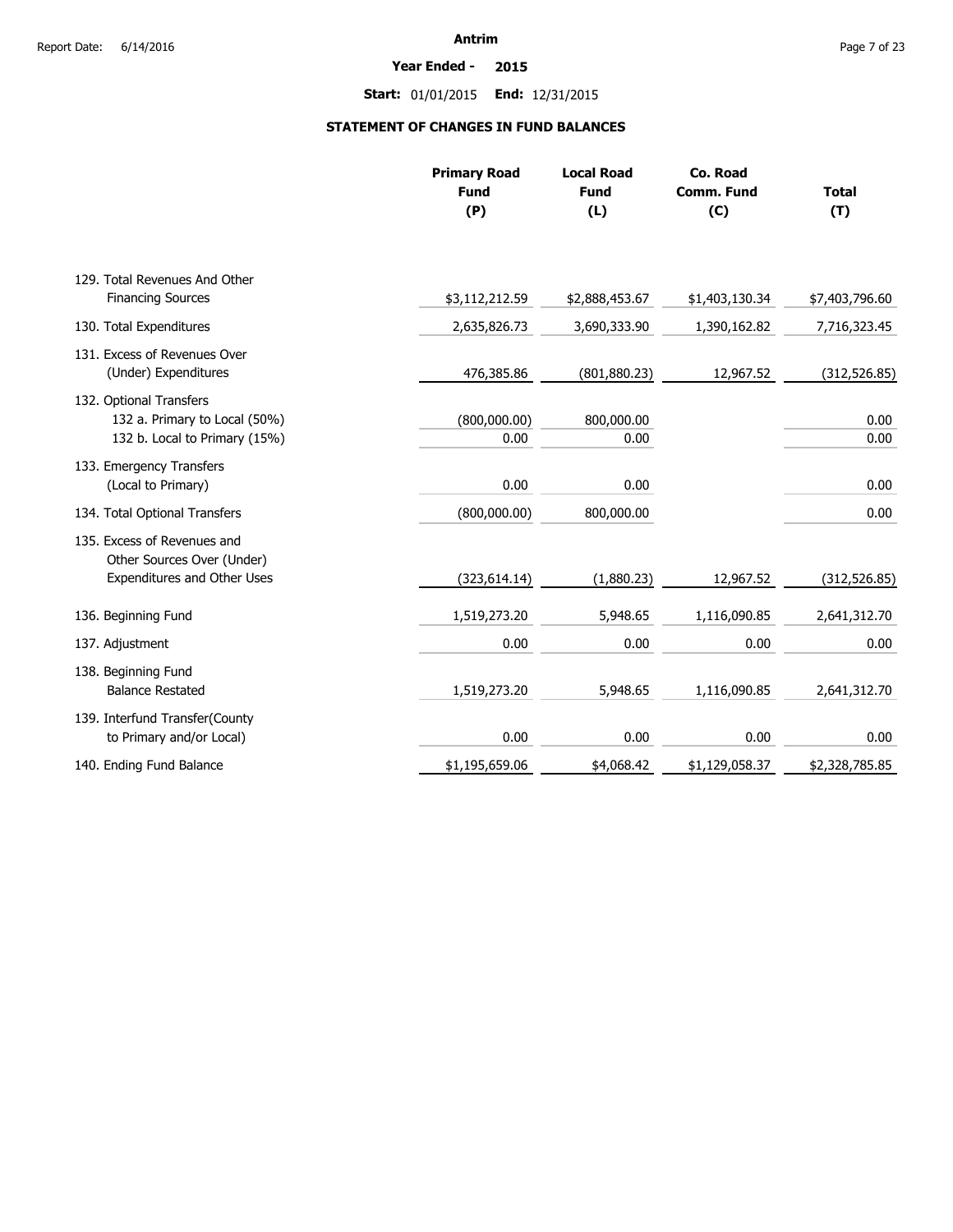**Year Ended - 2015**

**Start:** 01/01/2015 **End:** 12/31/2015

#### **EQUIPMENT EXPENSE**

#### Direct Equipment Expense

| 141. Labor and Fringe Benefits  |                   | \$249,232.60 |            |
|---------------------------------|-------------------|--------------|------------|
| 142. Depreciation               |                   | 425,725.63   |            |
| 143. Other                      |                   | 323,745.94   |            |
|                                 | 144. Total Direct |              | 998,704.17 |
| 145. Indirect Equipment Expense |                   |              | 555,435.86 |
| Operating Equipment Expense     |                   |              |            |
| 146. Labor and Fringe Benefits  |                   | 0.00         |            |
| 147. Operating Expenses         |                   | 231,991.07   |            |
|                                 |                   |              |            |

**148. Total Operating**

\$231,991.07

**149. TOTAL EQUIPMENT EXPENSE**

\$1,786,131.10

#### **Equipment Rental Credits:**

|                                            | <b>Primary</b> | Local      | County     | <b>Total</b> |
|--------------------------------------------|----------------|------------|------------|--------------|
| 150. Construction/Capacity Improvement     | 0.00           | 0.00       |            | 0.00         |
| 151. Preservation - Structural Improvement | 20,158.05      | 107,967.51 |            | 128,125.56   |
| 152. Maintenance                           | 364,009.38     | 830.759.03 |            | 1,194,768.41 |
| 153. Inventory Operations                  | 0.00           | 0.00       | 23,525.16  | 23,525.16    |
| 154. MDOT                                  | 0.00           |            | 208,479.08 | 208,479.08   |
| 155. Other Reimbursable Charges            | 0.00           | 0.00       | 0.00       | 0.00         |
| 156. All Other Charges                     | 0.00           | 0.00       | 30,930.58  | 30,930.58    |
| 157. Total Equipment Rental Credits        | 384,167.43     | 938,726.54 | 262,934.82 | 1,585,828.79 |
|                                            | (A)            | (B)        | (C)        | (D)          |
| 158. (Gain) or Loss on Usage of Equipment  |                |            |            | 200,302,31   |

## **PRORATION OF EQUIPMENT USAGE GAIN OR LOSS**

#### (Net Equipment Expense)

| 159. Equipment Rental Credits         | \$384,167.43 | \$938,726.54 | \$262,934.82 | \$1,585,828.79 |
|---------------------------------------|--------------|--------------|--------------|----------------|
|                                       | (A)          | (B)          | (C)          | (D)            |
| 160. Percent of Total                 | 24.23 %      | 59.19 %      | 16.58 %      | 100.00 %       |
| 161. Prorated Total Equipment Expense | 432,690.72   | 1.057.294.88 | 296,145.50   | 1,786,131.10   |
| 162. Prorated Gain/Loss On Usage      | 48,523,29    | 118,568,34   | 33,210.68    | 200,302.31     |
| (Net Equipment Expense)               |              |              |              |                |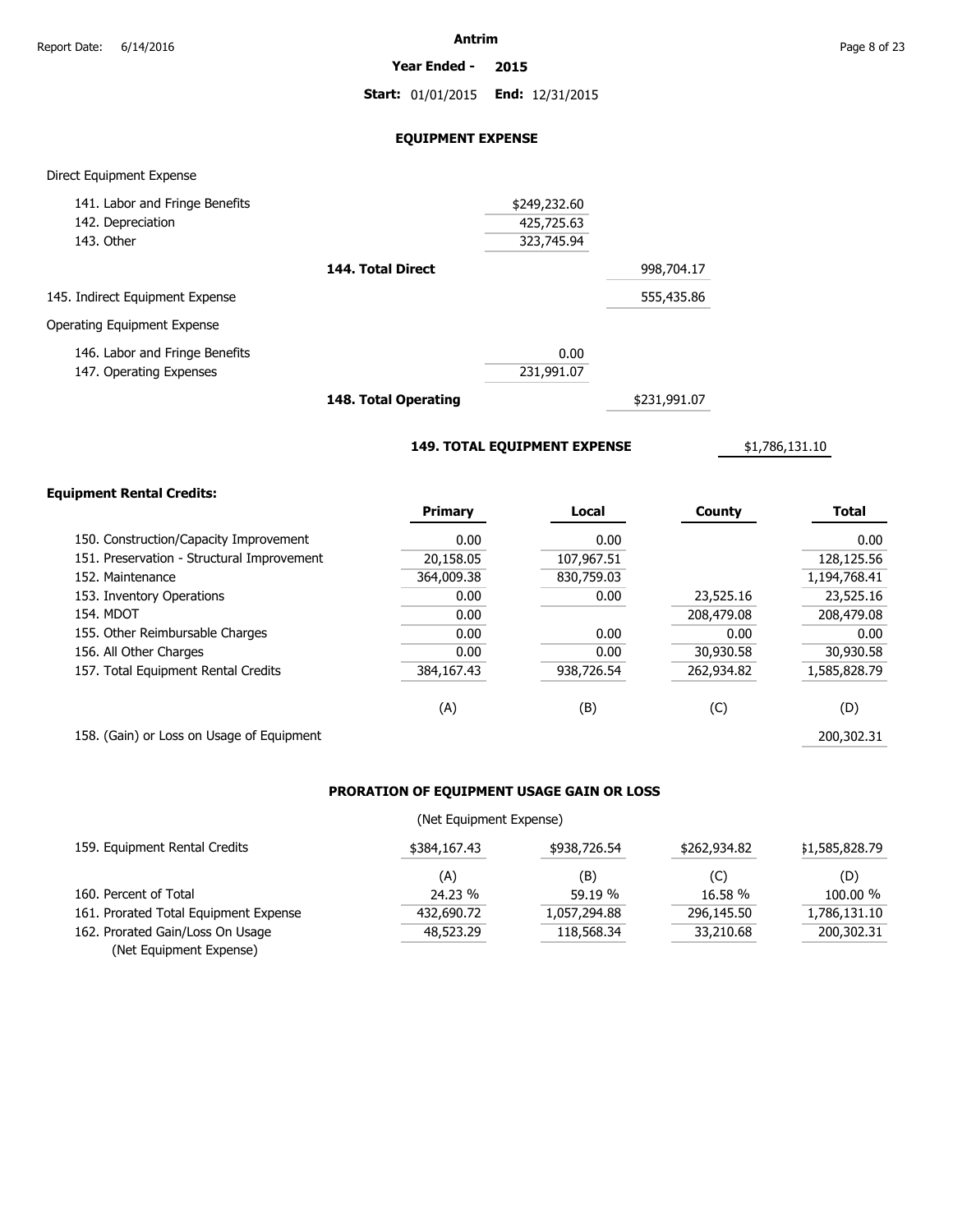# **Start:** 01/01/2015 **End:** 12/31/2015

**Year Ended - 2015**

## **DISTRIBUTIVE EXPENSE - FRINGE BENEFITS**

|                                         | <b>Total Labor</b> |                           | <b>Distributive</b> |
|-----------------------------------------|--------------------|---------------------------|---------------------|
|                                         | Charge             |                           | Calc.               |
| 163. Primary Construction/Cap. Imp.     | \$0.00             |                           | \$0.00              |
| 164. Primary Preservation - Struct Imp. | 17,304.18          |                           | 21,324.36           |
| 165. Primary Maintenance                | 211,973.58         |                           | 261,220.15          |
| 166. Local Construction/Cap. Imp.       | 0.00               |                           | 0.00                |
| 167. Local Preservation - Struct. Imp.  | 45,790.92          |                           | 56,429.25           |
| 168. Local Maintenance                  | 352,067.73         |                           | 433,861.53          |
| 169. Inventory                          | 6,204.12           |                           | 0.00                |
| 170. Equipment Expense - Direct         | 111,647.13         |                           | 137,585.47          |
| 171. Equipment Expense - Indirect       | 100,546.57         |                           | 123,905.96          |
| 172. Equipment Expense - Operating      | 0.00               |                           | 0.00                |
| 173. Administration                     | 188,748.86         |                           | 203,876.27          |
| 174. State Trunkline Maintenance        | 146,142.95         |                           |                     |
| 175. Sundry Account Rec.                | 5,304.56           |                           |                     |
| 176. Capital Outlay                     | 1,434.08           |                           | 1,767.24            |
| 177. Other                              | 461,357.83         |                           | 135,346.96          |
| 178. Total Payroll                      | \$1,648,522.51     |                           |                     |
| 179. Less Applicable Payroll            | 0.00               |                           |                     |
| 180. Total Applicable Labor Cost        | \$1,648,522.51     | <b>Total Distributive</b> | \$1,375,317.19      |

|                                 | 709-714<br><b>Vacation</b><br><b>Holiday</b><br><b>Sick Leave</b><br>Longevity | 719<br><b>Workers</b><br>Comp.<br><b>Insurance</b> | $715 - 718$<br>Soc. Sec.<br><b>Retirement</b> | 716<br>Health<br><b>Insurance</b> | 717<br>Life and<br><b>Disability</b><br><b>Insurance</b> | 720 - 725<br><b>Other</b> | <b>Distributive</b><br><b>Total Calc.</b> |
|---------------------------------|--------------------------------------------------------------------------------|----------------------------------------------------|-----------------------------------------------|-----------------------------------|----------------------------------------------------------|---------------------------|-------------------------------------------|
| 181. Total Fringe Benefits      | \$161,629.18                                                                   | \$66,174.00                                        | \$778,743.16                                  | \$509,398.27                      | \$20,691.81                                              | \$0.00                    | \$1,536,636.42                            |
| 182. Less: Benefits Recovered   | (16,968.16)                                                                    | (6,947.08)                                         | (81,754.05)                                   | (53, 477.67)                      | (2, 172.27)                                              | 0.00                      | (161, 319.23)                             |
| 183. Less: Refunds              | 0.00                                                                           | 0.00                                               | 0.00                                          | 0.00                              | 0.00                                                     | 0.00                      | 0.00                                      |
| 184. Benefits to be Distributed | 144,661.02                                                                     | 59,226.92                                          | 696,989.11                                    | 455,920.60                        | 18,519.54                                                | 0.00                      | 1,375,317.19                              |
| 185. Applicable Labor Cost      | 950,594.85                                                                     | 1,139,343.71                                       | 1,139,343.71                                  | 1,139,343.71                      | 1,139,343.71                                             | 1,139,343.71              |                                           |
| 186. Factor                     | 0.152179                                                                       | 0.051983                                           | 0.611746                                      | 0.400161                          | 0.016255                                                 | 0.000000                  | 1.232324                                  |
|                                 |                                                                                |                                                    |                                               |                                   |                                                          |                           |                                           |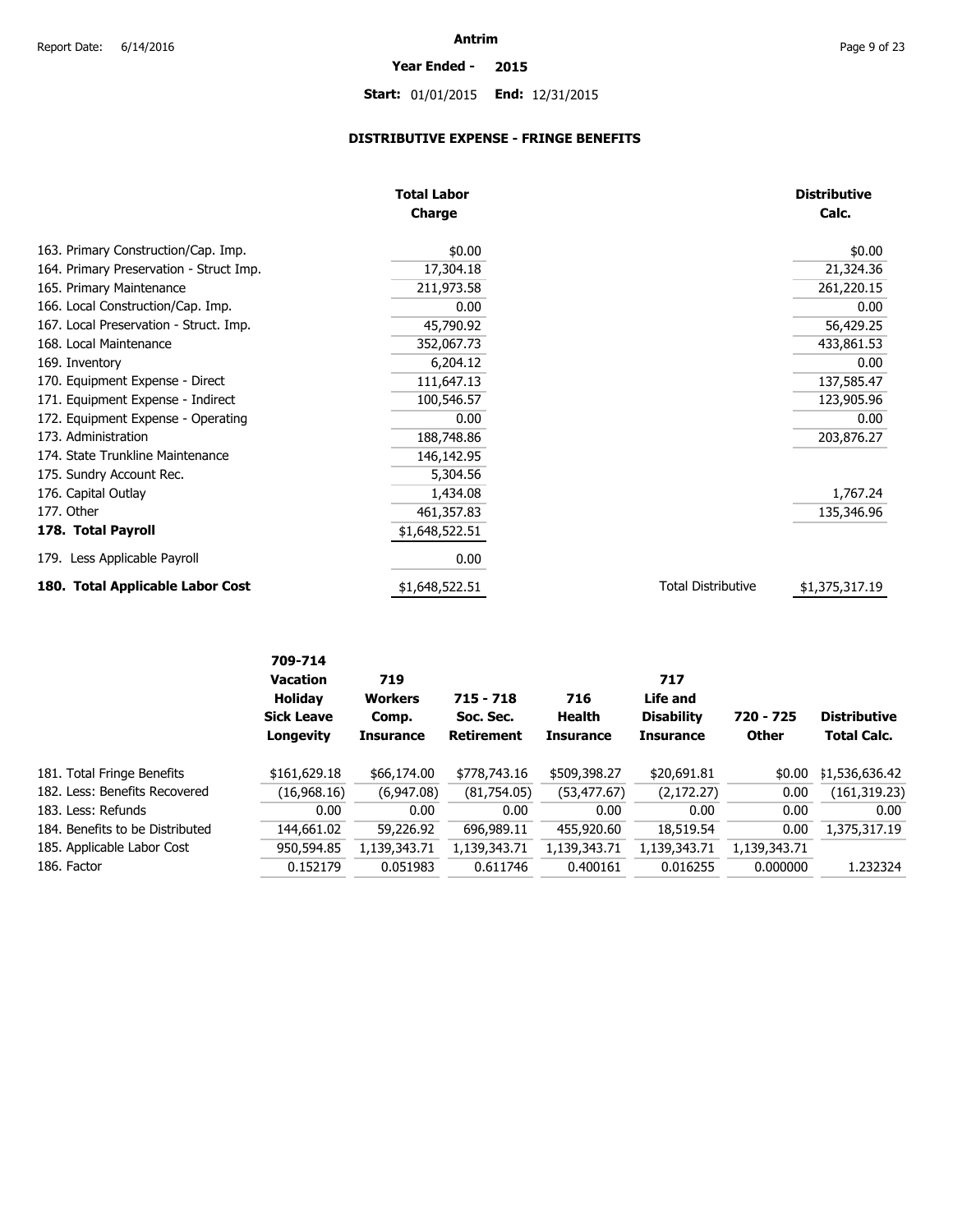## **Year Ended - 2015**

**Start:** 01/01/2015 **End:** 12/31/2015

## **DISTRIBUTIVE EXPENSE - OVERHEAD**

**Account No. 705 - 957** 

|                                         | Cost of<br><b>Operations</b> | <b>Distributed</b><br><b>Total</b> |
|-----------------------------------------|------------------------------|------------------------------------|
| 187. Primary Construction/Cap. Imp.     | \$0.00                       | \$0.00                             |
| 188. Primary Preservation - Struct Imp. | 1,115,310.86                 | 48,760.65                          |
| 189. Primary Maintenance                | 1,195,330.77                 | 52,259.08                          |
| 190. Local Construction/Cap. Imp.       | 0.00                         | 0.00                               |
| 191. Local Preservation - Struct. Imp.  | 800,855.43                   | 35,012.84                          |
| 192. Local Maintenance                  | 2,388,979.28                 | 104,444.58                         |
| 193. Other                              | 0.00                         | 0.00                               |
| 194. TOTAL                              | \$5,500,476.34               | \$240,477.15                       |

|                                | 790               | 791              |              | 716              |              |              |
|--------------------------------|-------------------|------------------|--------------|------------------|--------------|--------------|
|                                | <b>Small</b>      | <b>Inventory</b> | 882          | Health           |              |              |
|                                | <b>Road Tools</b> | Adjustment       | Liabilitv    | <b>Insurance</b> | <b>Other</b> | <b>Total</b> |
| 195. Expenses Distributed      | 3,343.18          | (2,464.94)       | (30,584.00)  | 0.00             | 270,182.91   | \$240,477.15 |
| 196. Applicable Operation Cost | 5,500,476.34      | 5,500,476.34     | 5,500,476.34 | 5,500,476.34     | 5,500,476.34 |              |
| 197. Factor                    | 0.000608          | (0.000448)       | (0.005560)   | 0.000000         | 0.049120     | \$0.043720   |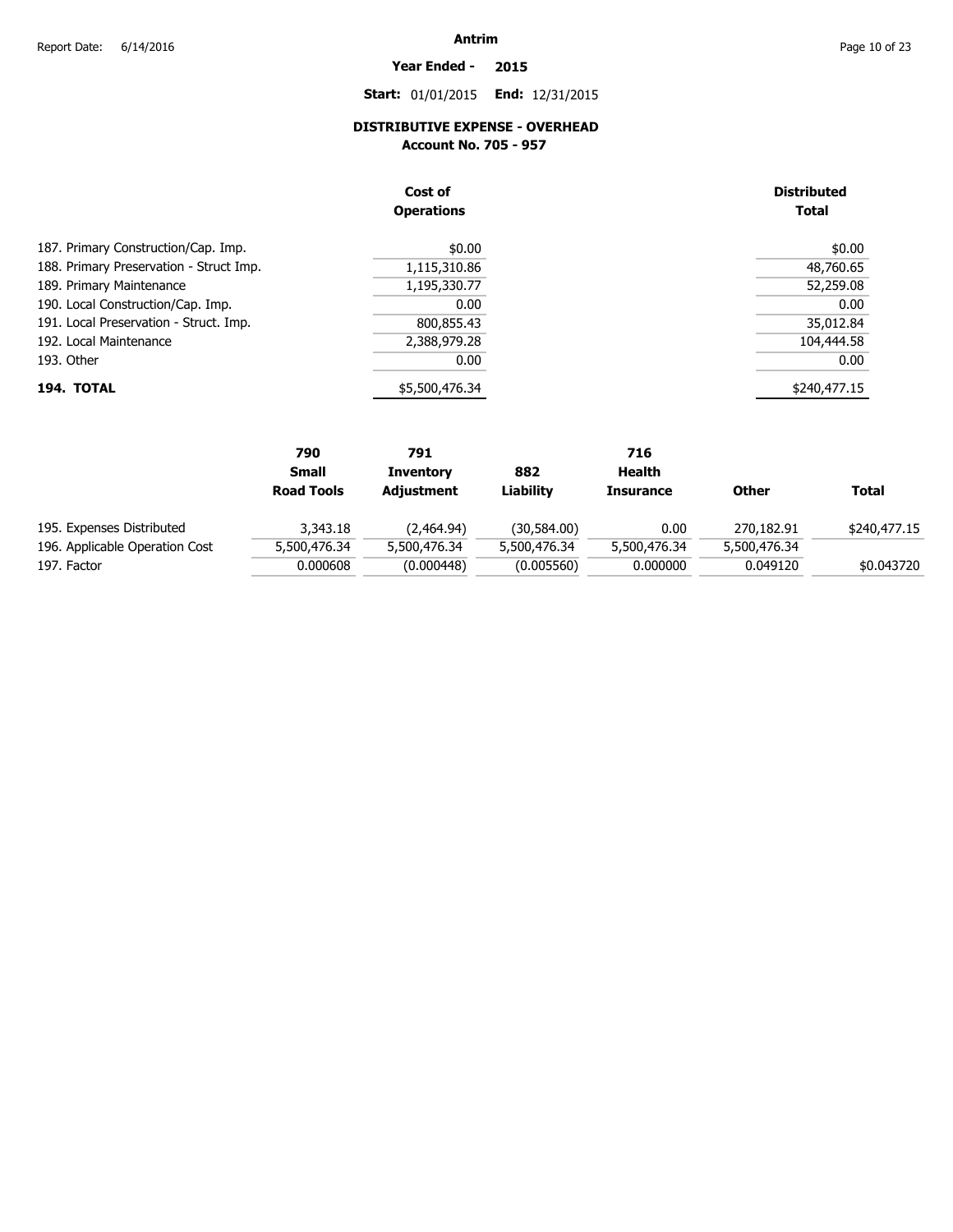#### **Year Ended - 2015**

## **Start:** 01/01/2015 **End:** 12/31/2015

## **ANALYSIS OF CONSTRUCTION AND MAINTENANCE**

Optional for noncontract counties

|                            | <b>Performed by County</b> |                |                | <b>Performed by Contractor</b> |                | <b>Totals</b>  |
|----------------------------|----------------------------|----------------|----------------|--------------------------------|----------------|----------------|
|                            | <b>Primary</b>             | Local          | <b>Primary</b> | Local                          | <b>Primary</b> | Local          |
| 198. Constr/Cap. Imp.      | \$0.00                     | \$0.00         | \$0.00         | \$0.00                         | \$0.00         | \$0.00         |
| 199. Preser - Struct. Imp. | 79,867.13                  | 267,908.27     | 1,084,204.38   | 567,960.00                     | 1,164,071.51   | 835,868.27     |
| 200. Special Assessment    | 0.00                       | 0.00           | 0.00           | 0.00                           | 0.00           | 0.00           |
| 201. Maintenance           | 1,101,991.09               | 1,917,126.93   | 145,598.76     | 576,296.93                     | 1,247,589.85   | 2,493,423.86   |
| 202. Total                 | \$1,181,858.22             | \$2,185,035.20 | \$1,229,803.14 | \$1,144,256.93                 | \$2,411,661.36 | \$3,329,292.13 |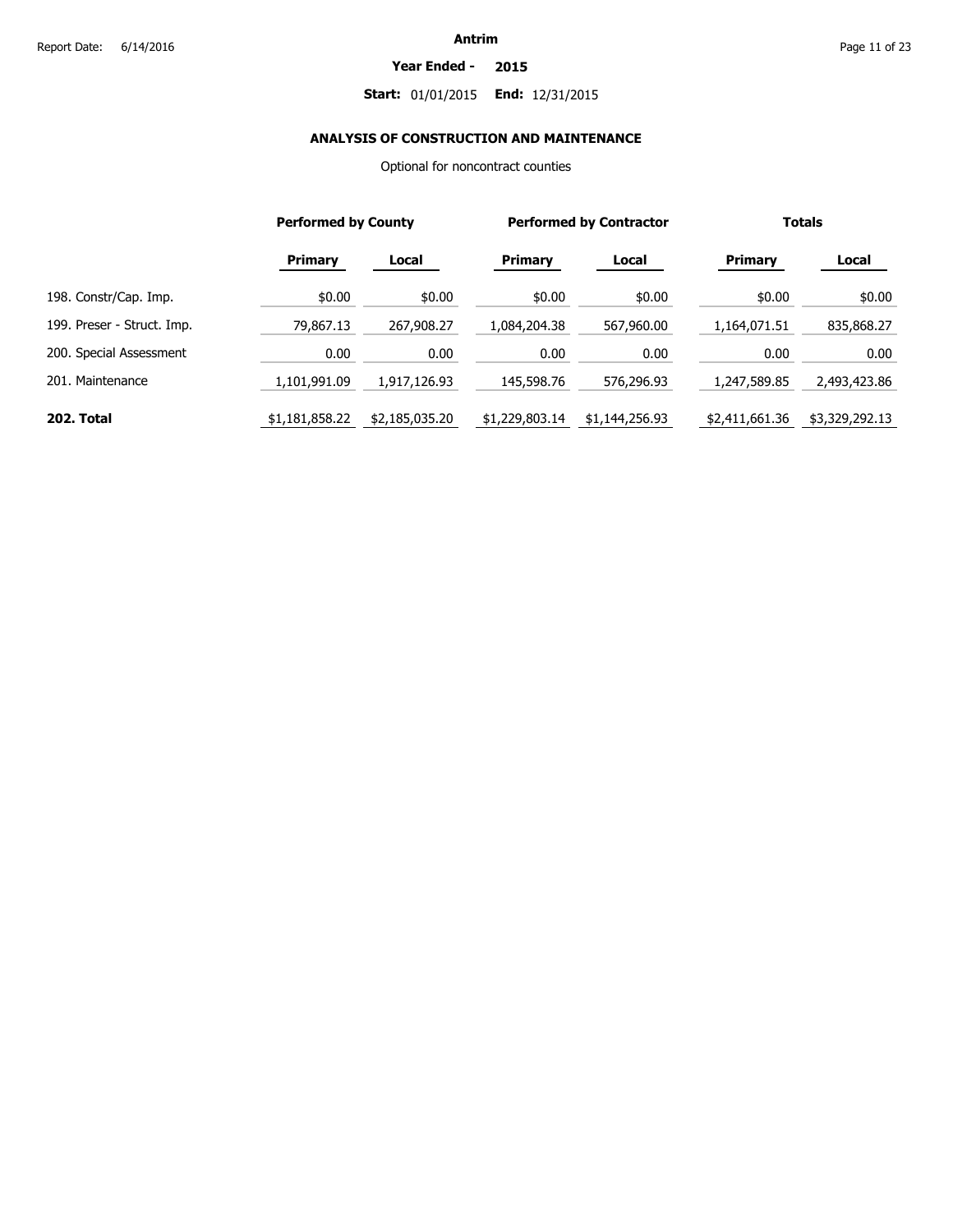#### **Year Ended - 2015**

**Start:** 01/01/2015 **End:** 12/31/2015

## **ANALYSIS OF ACCOUNTS RECEIVABLE**

Optional for noncontract counties

|                                    | <b>Trunkline</b>   | <b>MDOT</b>  |
|------------------------------------|--------------------|--------------|
|                                    | <b>Maintenance</b> | <b>Other</b> |
| 203. Labor                         | \$146,142.95       | \$137.18     |
| 204. Fringe Benefits               | 149,065.79         | 139.92       |
| 205. Equipment Rental              | 208,412.38         | 66.70        |
| 206. Materials                     | 45,826.29          | 81,685.36    |
| 207. Handling Charges              | 0.00               | 0.00         |
| 208. Overhead                      | 61,844.56          | 6,972.48     |
| 209. Other                         | 0.00               | 0.00         |
| 210. Total Charges for Current Yea | \$611,291.97       | \$89,001.64  |
| 211. Beginning Balance             | 65,478.22          | 456.18       |
| 212. Sub-Total                     | 676,770.19         | 89,457.82    |
| 213. Less Credits                  | (622,055.44)       | (89,037.89)  |
| 214. Ending Balance                | \$54,714.75        | \$419.93     |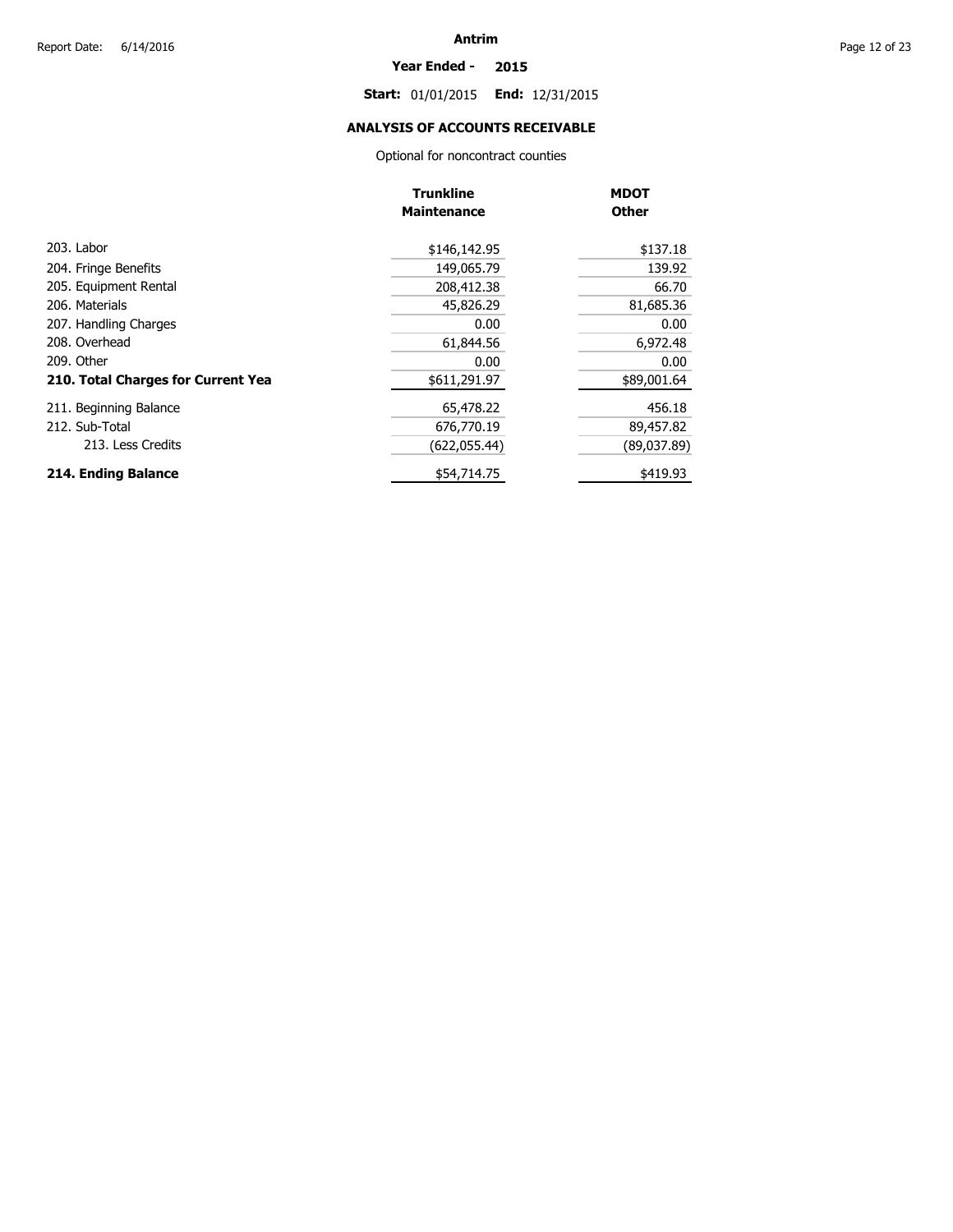#### **Year Ended - 2015**

**Start:** 01/01/2015 **End:** 12/31/2015

## **SCHEDULE OF CAPITAL OUTLAY**

| 215. Land and Improvements (971 - 974) | \$0.00         |
|----------------------------------------|----------------|
| 216. Buildings (975)                   | 0.00           |
| 217. Equipment Road (976, 981)         | 1,125,993.88   |
| 218. Equipment Shop (977)              | 1,523.50       |
| 219. Equipment Engineers (978)         | 0.00           |
| 220. Yard and Storage Equipment (979)  | 18,876.48      |
| 221. Equipment Office (980)            | 11,455.00      |
| 222. Depletable Assets (987)           | 0.00           |
| 223. Total Capital Outlay:             | \$1,157,848.86 |

|                                           | <b>Primary</b> | Local  | <b>County</b> | <b>Total</b>  |
|-------------------------------------------|----------------|--------|---------------|---------------|
| 224. Total Capital Outlay:                | 0.00           | 0.00   | 1,157,848.86  | 1,157,848.86  |
| 225. Less: Equipment Retirements 689      | 0.00           | 0.00   | 0.00          | 0.00          |
| 226. Sub-total                            | 0.00           | 0.00   | 1,157,848.86  | 1,157,848.86  |
| 227. Less: Depreciation and Depletion 968 | 0.00           | 0.00   | (501, 190.27) | (501, 190.27) |
| 228. Net Capital Outlay Expenditure       | \$0.00         | \$0.00 | \$656,658.59  | \$656,658.59  |

#### **DISTRIBUTION OF GAIN OR LOSS ON DISPOSAL OF ASSETS**

|                                               | <b>Primary</b> | Local | Countv       | Total        |
|-----------------------------------------------|----------------|-------|--------------|--------------|
| 229. Beginning Capital Asset Balance          |                |       |              |              |
| Prior Year's Report (Pg. 2)                   | 0.00           | 0.00  | 2,303,746.90 | 2,303,746.90 |
| 230. Percentage of Total                      | $0.00\%$       | 0.00% | 100.00 %     | 100.00 %     |
| 231. Gain or (loss) on disposal of assets 693 | 0.00           | 0.00  | 256,869.00   | 256,869.00   |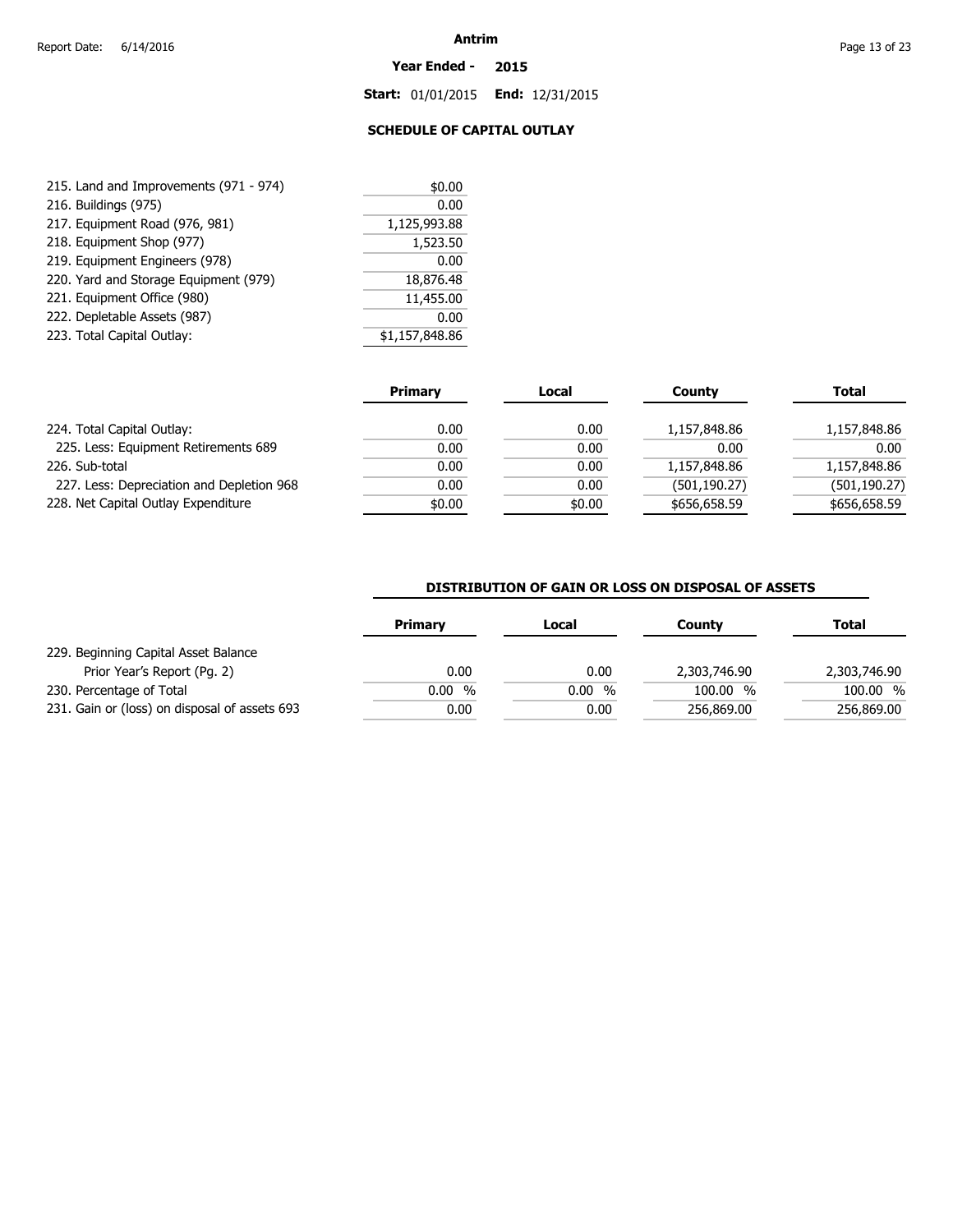#### **Year Ended - 2015**

**Start:** 01/01/2015 **End:** 12/31/2015

## **MAINTENANCE EXPENDITURES - 90% OF MTF RETURNS**

(For Compliance with Section 12(16) of Act 51)

|                                                           | <b>Primary</b>   | Local            |                |
|-----------------------------------------------------------|------------------|------------------|----------------|
|                                                           | <b>Road Fund</b> | <b>Road Fund</b> | <b>Total</b>   |
| 232. Michigan Transportation Fund (MTF) Returns           |                  |                  | \$3,599,346.68 |
| <b>DEDUCTIONS</b>                                         |                  |                  |                |
| 233. Administrative Expense (from Page 5<br>Expenditures) |                  |                  | 418,115.51     |
| 234. Total Capital Outlay (from Capital Outlay)           |                  |                  | 1,157,848.86   |
| 235. Debt Principal Payment (from Page 5<br>Expenditures) |                  |                  | 0.00           |
| 236. Interest Expense (from Page 5 Expenditures)          |                  |                  | 0.00           |
| 236 a. Total Deductions                                   |                  |                  | 1,575,964.37   |
| 236 b. Adjusted MTF Returns                               |                  |                  | 2,023,382.31   |
| 237. Preser - Struct Imp (from Page 5 Expenditures)       | \$1,164,071.51   | \$835,868.27     | 1,999,939.78   |
| 238. Routine Maintenance (from Page 5 Expenditures)       | 1,247,589.85     | 2,493,423.86     | 3,741,013.71   |
| 239. Less Federal Aid for Preser - Struct Imp             | (406,980.05)     | 0.00             | (406, 980.05)  |
| 240. TOTAL RD EXPENSE (Excluding Fed Aid)                 | 2,004,681.31     | 3,329,292.13     | 5,333,973.44   |
| 241. 90% of Adjusted MTF Returns                          |                  |                  | 1,821,044.08   |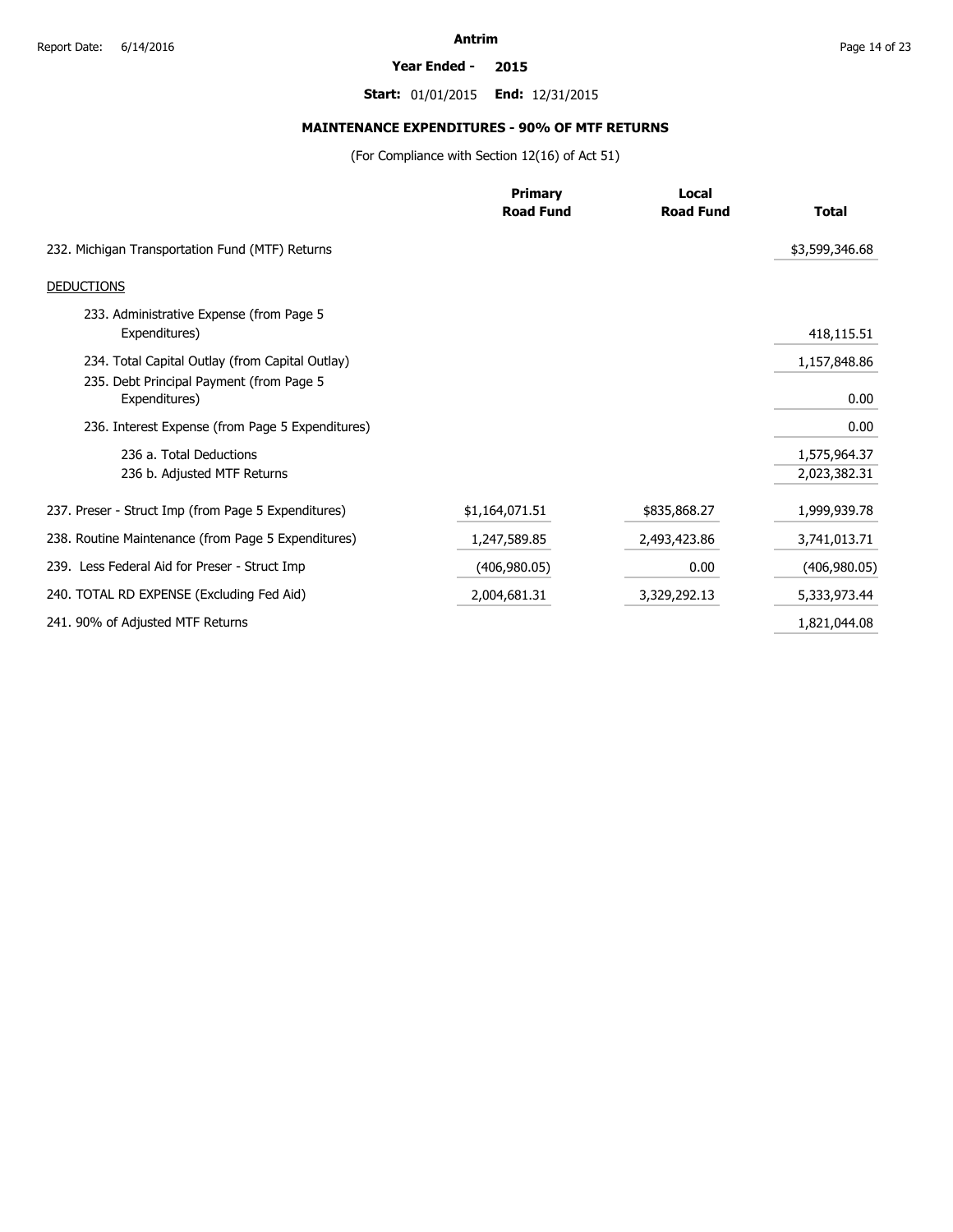**Year Ended - 2015**

## **Start:** 01/01/2015 **End:** 12/31/2015

#### **TEN YEARS OF QUALIFIED EXPENDITURES FOR NON MOTORIZED IMPROVEMENTS**

(for Compliance with Section 10K of Act 51)

| <b>Fiscal Year</b> | 2006       | 2007 | 2008      | 2009       | 2010 |  |
|--------------------|------------|------|-----------|------------|------|--|
| Expenditures (\$)  | 233,477.00 | 0.00 | 0.00      | 0.00       | 0.00 |  |
| <b>Fiscal Year</b> | 2011       | 2012 | 2013      | 2014       | 2015 |  |
| Expenditures (\$)  | 68,000.00  | 0.00 | 80,000.00 | 322,701.65 | 0.00 |  |

#### **242. TOTAL** \$704,178.65

Total must equal or exceed 1% of your Fiscal Year MTF returns multiplied by 10

359,934.67  $3,599,346.68 \times .10 =$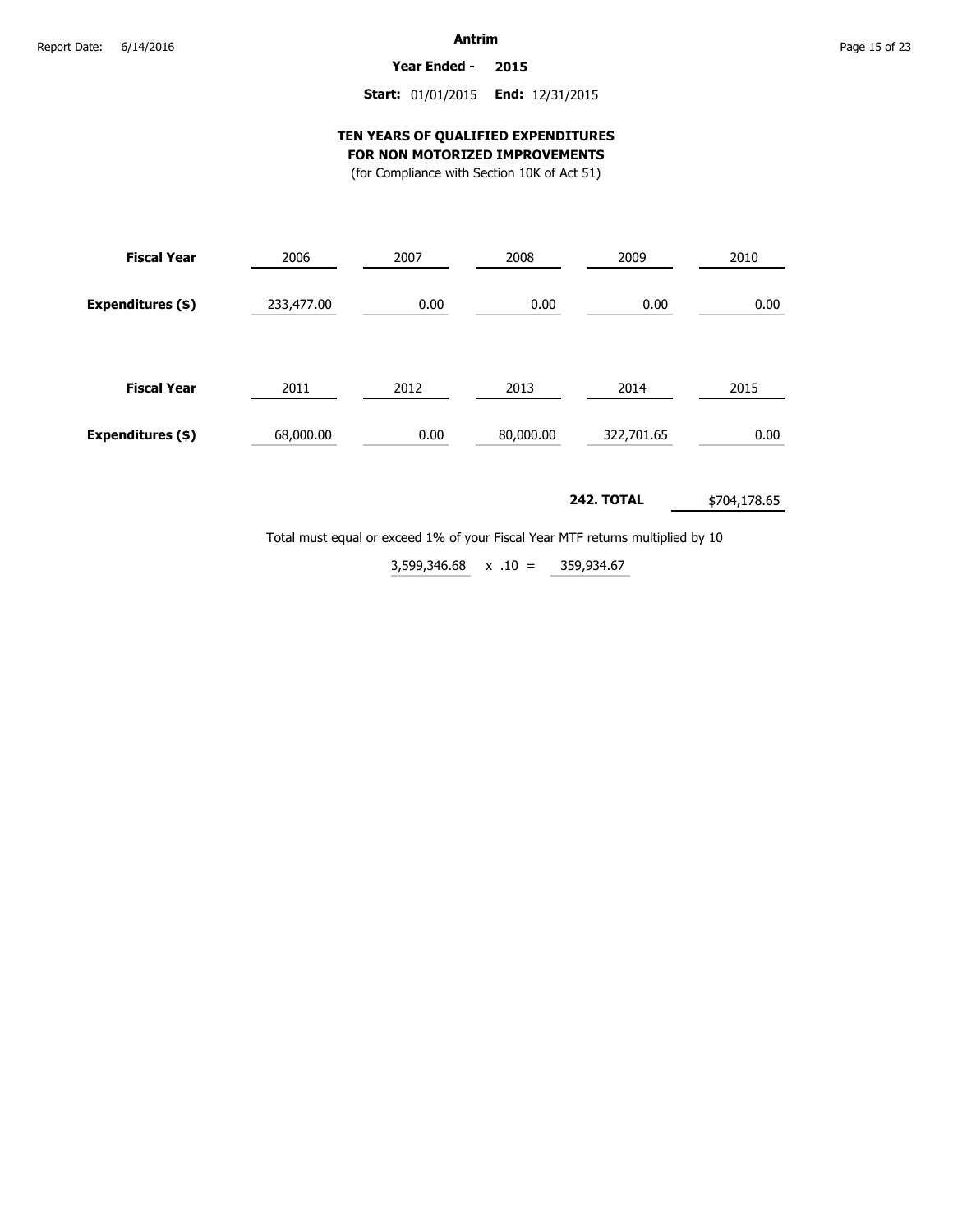#### **Year Ended - 2015**

**Start:** 01/01/2015 **End:** 12/31/2015

## **INDIRECT EQUIPMENT AND STORAGE EXPENSE Activity 511**

| <b>Account Number</b> | <b>Account Name</b>                           | <b>Amount Recorded</b> |  |  |
|-----------------------|-----------------------------------------------|------------------------|--|--|
| 707                   | Wages - Shop and Garage                       | \$100,546.57           |  |  |
| 712-724               | Fringe Benefits - Shop Employees              | 123,905.96             |  |  |
| 721                   | Drug Testing                                  | 2,493.19               |  |  |
| 728                   | Office Supplies - Shop                        | 0.00                   |  |  |
| 731                   | Janitor Supplies - Shop                       | 5,423.02               |  |  |
| 733                   | <b>Welding Supplies</b>                       | 5,562.70               |  |  |
| 734                   | Safety Supplies - Shop                        | 0.00                   |  |  |
| 736                   | <b>Tire Shop Supplies</b>                     | 0.00                   |  |  |
| 737                   | <b>Shop Supplies</b>                          | 36,546.99              |  |  |
| 791                   | Equipment Material/Parts Inventory Adjustment | 5,446.09               |  |  |
| 801                   | Contractual Services - Shop                   | 0.00                   |  |  |
| 805                   | <b>Health Services</b>                        | 0.00                   |  |  |
| 806                   | <b>Laundry Services</b>                       | 7,134.76               |  |  |
| 807                   | Data Processing - Shop                        | 0.00                   |  |  |
| 810                   | Education Expense - Shop                      | 3,875.81               |  |  |
| 850-859               | Communications - Shop                         | 4,454.02               |  |  |
| 861                   | Travel and Mileage - Shop Employees           | 0.00                   |  |  |
| 862                   | Freight Costs                                 | 12.90                  |  |  |
| 875                   | Insurance - Shop Buildings                    | 14,735.00              |  |  |
| 876                   | Insurance - Boiler and Machine                | 0.00                   |  |  |
| 878                   | Insurance - Fleet                             | 62,926.00              |  |  |
| 883                   | Insurance - Underground Tank                  | 0.00                   |  |  |
| 921-923               | Utilities - Shop and Storage Buildings        | 47,220.05              |  |  |
| 931                   | <b>Buildings Repairs and Maintenance</b>      | 21,079.58              |  |  |
| 932                   | Yard and Storage Repairs and Maintenance      | 22,925.45              |  |  |
| 933                   | Shop Equipment Repairs and Maintenance        | 440.20                 |  |  |
| 934                   | Office Equipment Repairs and Maintenance      | 0.00                   |  |  |
| 941                   | Equipment Rental - Shop Pickup/Wrecker        | 0.00                   |  |  |
| 944-947               | Underground Storage Tank Expense              | 0.00                   |  |  |
| 956                   | Safety Expense - Shop                         | 5,708.77               |  |  |
| 968                   | Depreciation - Shop Building                  | 55,454.40              |  |  |
| 968                   | Depreciation - Storage Building               | 4,533.62               |  |  |
| 968                   | Depreciation - Shop Equipment                 | 11,079.53              |  |  |
| 968                   | Depreciation - Stockroom Expense              | 0.00                   |  |  |
| 707                   | Other:                                        | 13,931.25              |  |  |

**243. TOTAL** 

\$555,435.86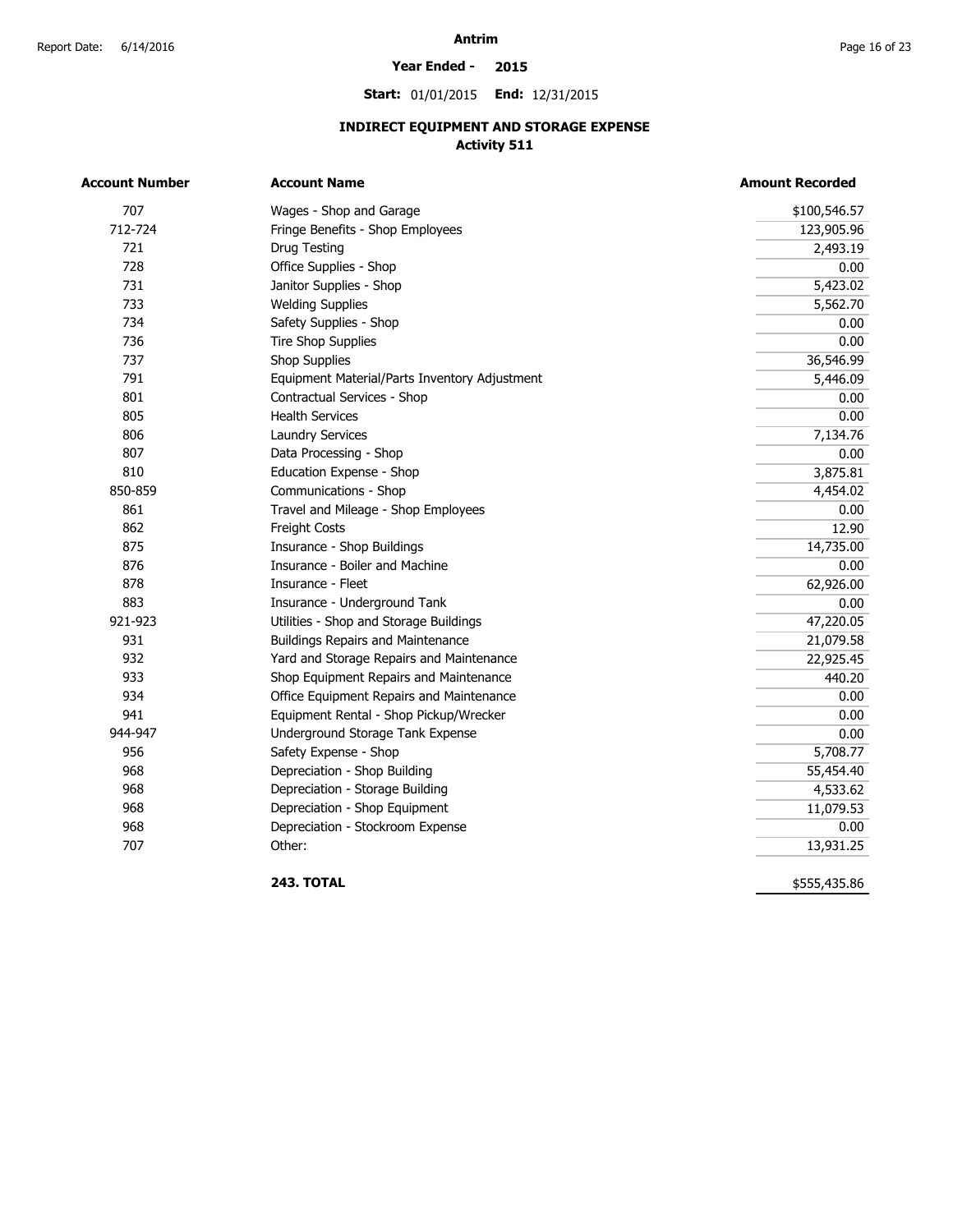#### **Year Ended - 2015**

**Start:** 01/01/2015 **End:** 12/31/2015

## **ADMINISTRATIVE EXPENSE SCHEDULE AND ALLOCATION**

(for Compliance with Section 14(4) of Act 51)

| <b>Account Number</b> | <b>Account Name</b>                           | <b>Amount Recorded</b> |
|-----------------------|-----------------------------------------------|------------------------|
| 703-708               | Salaries and Wages                            | \$188,748.86           |
| 709-714               | Administrative Leave                          | 0.00                   |
| 724                   | Fringe Benefits                               | 203,876.27             |
| 727                   | Postage                                       | 1,591.71               |
| 728                   | <b>Office Supplies</b>                        | 3,541.38               |
| 730                   | Dues and Subscriptions                        | 9,375.22               |
| 801                   | <b>Contractual Services</b>                   | 0.00                   |
| 803                   | <b>Legal Services</b>                         | 1,685.00               |
| 804                   | Auditing and Accounting Services              | 14,089.75              |
| 807                   | Data Processing                               | 15,521.78              |
| 810                   | Education                                     | 4,205.00               |
| 850-853               | Communications                                | 9,152.87               |
| 861                   | Travel and Mileage                            | 10,757.86              |
| 862                   | Freight                                       | 0.00                   |
| 873                   | <b>Public Relations</b>                       | 0.00                   |
| 874                   | Advertising                                   | 1,457.35               |
| 875                   | Insurance - Building and Contents             | 0.00                   |
| 876                   | Insurance - Boiler and Machinery              | 0.00                   |
| 877                   | Insurance - Bonds                             | 0.00                   |
| 880                   | Insurance - Umbrella                          | 0.00                   |
| 881                   | Insurance - Errors and Omissions              | 14,350.00              |
| 882                   | Insurance - General Liability                 | 0.00                   |
| 920-923               | <b>Utilities</b>                              | 5,419.33               |
| 931                   | <b>Building Repair/Maintenance</b>            | 773.17                 |
| 934                   | Office Equipment Repair/Maintenance           | 0.00                   |
| 942                   | <b>Building Rental</b>                        | 0.00                   |
| 955-956               | Miscellaneous                                 | 3,367.48               |
| 966-967               | Overhead                                      | 0.00                   |
| 968                   | Depreciation - Buildings                      | 0.00                   |
| 968                   | Depreciation - Engineering Equipment          | 2,671.61               |
| 968                   | Depreciation - Office Equipment and Furniture | 1,725.48               |
|                       | Other:                                        | 2,608.95               |
|                       | <b>244. TOTAL</b>                             | \$494,919.07           |

| 646 | Handling Charges on Materials Sold             | (6,468.08)    |
|-----|------------------------------------------------|---------------|
| 629 | Overhead - State Trunkline Maintenance         | (68, 816.98)  |
| 691 | Purchase Discounts                             | (1,518.50)    |
|     | Other:                                         | 0.00          |
|     | <b>Total Credits to Administrative Expense</b> | \$(76,803.56) |
|     | 245. Net Administrative Expense                | \$418,115.51  |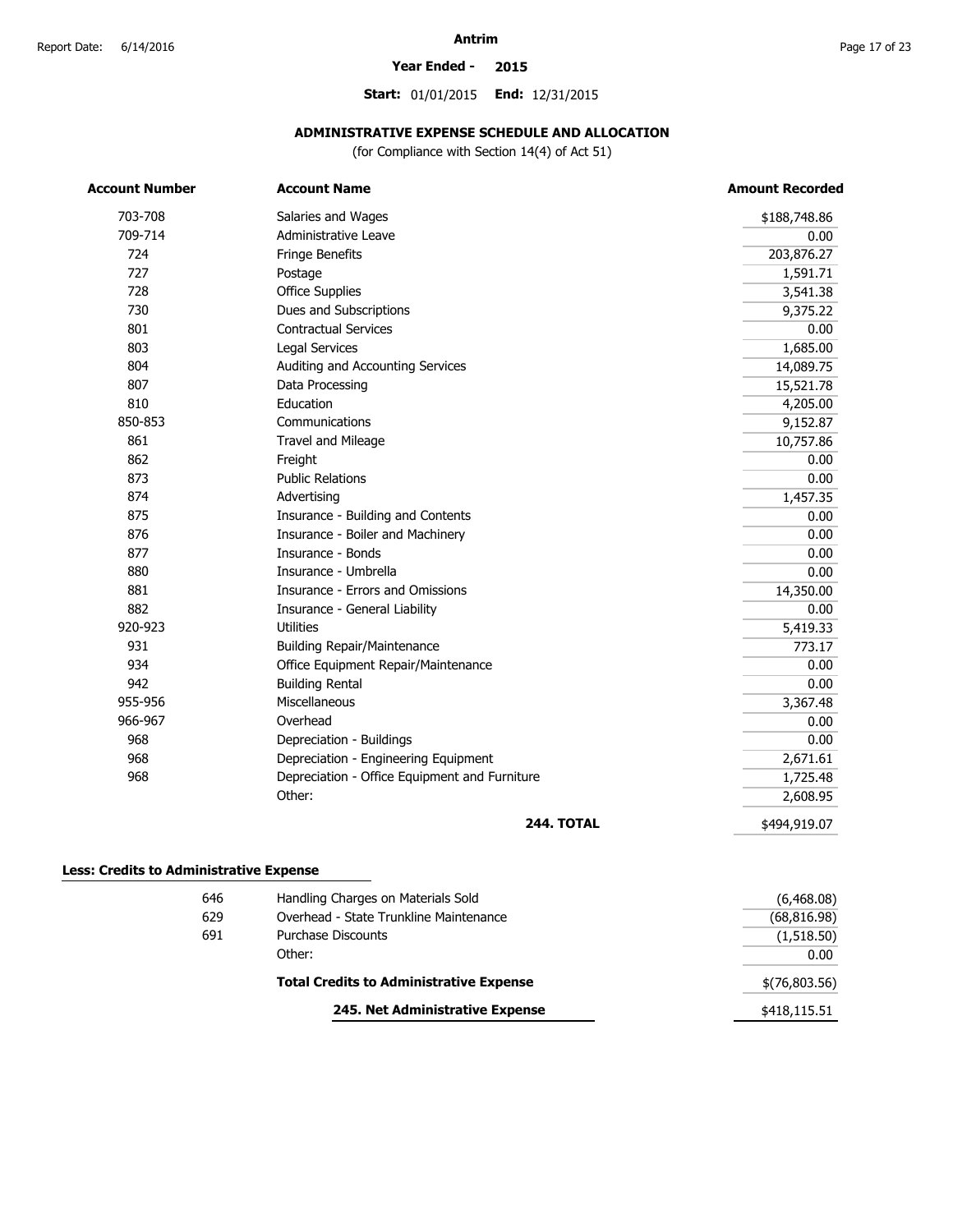**Year Ended - 2015**

**Start:** 01/01/2015 **End:** 12/31/2015

#### **Forest Road Report**

This information is required by Act 231, P.A. of 1987, as amended.

| <b>Road Name</b>    | Location  |            | Amount Spent (\$) | <b>Project Type</b>   |
|---------------------|-----------|------------|-------------------|-----------------------|
| Alba Highway (C-42) | Star Twp. |            |                   | 51,104.36 Resurfacing |
|                     |           | 246. Total | \$51,104.36       |                       |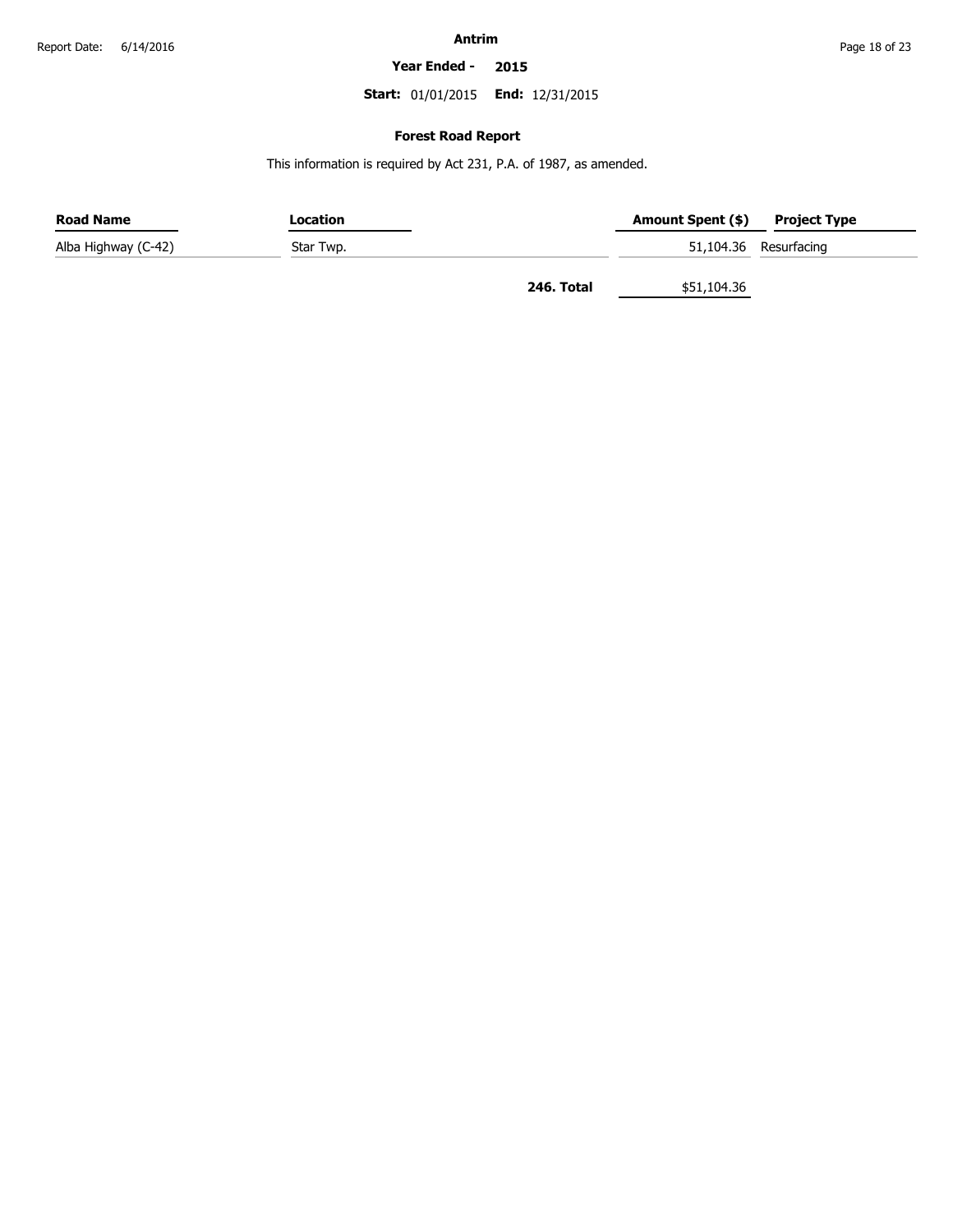#### **Year Ended - 2015**

#### **Start:** 01/01/2015 **End:** 12/31/2015

## **CONSTRUCTION / CAPACITY IMPROVEMENTS / STRUCTURAL IMPROVEMENTS Summary**

#### **CONSTRUCTION / CAPACITY IMPROVEMENTS**

|                                      |            | Primary System |              |              |       | Local System |              |
|--------------------------------------|------------|----------------|--------------|--------------|-------|--------------|--------------|
| <b>ROADS</b>                         | *Unit      |                |              | Expenditures | *Unit |              | Expenditures |
| 247. New Construction, New Location  | $0.00$ mi. |                | $\mathsf{x}$ | \$0.00       | 0.00  | mi.          | \$0.00       |
| 248. Widening                        | $0.00$ mi. |                |              | 0.00         | 0.00  | mi.          | 0.00         |
| <b>BRIDGES</b>                       |            |                |              |              |       |              |              |
| 249. New Location                    | $0.00$ ea. |                |              | 0.00         | 0.00  | ea.          | 0.00         |
| 250. TOTAL CONSTRUCTION/CAPACITY IMP |            |                |              | \$0.00       |       |              | \$0.00       |

#### **PRESERVATION - STRUCTURAL IMPROVEMENTS**

|                                      |            | Primary System |              |                |            | Local System |              |
|--------------------------------------|------------|----------------|--------------|----------------|------------|--------------|--------------|
| <b>ROADS</b>                         | *Unit      |                |              | Expenditures   | *Unit      |              | Expenditures |
| 251. Reconstruction                  | $0.00$ mi. |                | $\mathsf{x}$ | \$0.00         | $0.00$ mi. |              | \$0.00       |
| 252. Resurfacing                     | 5.99 mi.   |                |              | 1,164,071.51   | 4.65 mi.   |              | 543,392.79   |
| 253. Gravel Surfacing                | $0.00$ mi. |                |              | 0.00           | $2.06$ mi. |              | 78,986.31    |
| 254. Paving Gravel Roads             | $0.00$ mi. |                |              | 0.00           | $0.92$ mi. |              | 213,489.17   |
| SAFETY PROJECTS                      |            |                |              |                |            |              |              |
| 255. Intersection Improvements       | $0.00$ ea. |                |              | 0.00           | $0.00$ ea. |              | 0.00         |
| 256. Railroad Crossing Improvements  | $0.00$ ea. |                |              | 0.00           | $0.00$ ea. |              | 0.00         |
| 257. Other                           | $0.00$ ea. |                |              | 0.00           | $0.00$ ea. |              | 0.00         |
| <b>MISCELLANEOUS</b>                 |            |                |              |                |            |              |              |
| 258. Roadside Parks                  | $0.00$ ea. |                |              | 0.00           | $0.00$ ea. |              | 0.00         |
| 259. Other                           | $0.00$ ea. |                |              | 0.00           | $0.00$ ea. |              | 0.00         |
| 260. Subtotals                       |            |                |              | 1,164,071.51   |            |              | 835,868.27   |
| <b>BRIDGES</b>                       |            |                |              |                |            |              |              |
| 261. Replacement                     | $0.00$ ea. |                |              | 0.00           | $0.00$ ea. |              | 0.00         |
| 262. Recondition or Repair           | $0.00$ ea. |                |              | 0.00           | $0.00$ ea. |              | 0.00         |
| 263. Replace with Culvert            | $0.00$ ea. |                |              | 0.00           | $0.00$ ea. |              | 0.00         |
| 264. Bridge Subtotals                |            |                |              | 0.00           |            |              | 0.00         |
| 265. TOTAL PRESERVATION - STRUCT IMP |            |                |              | \$1,164,071.51 |            |              | \$835,868.27 |

\*All Units are to be reported in the Fiscal Year that the project is opened for use.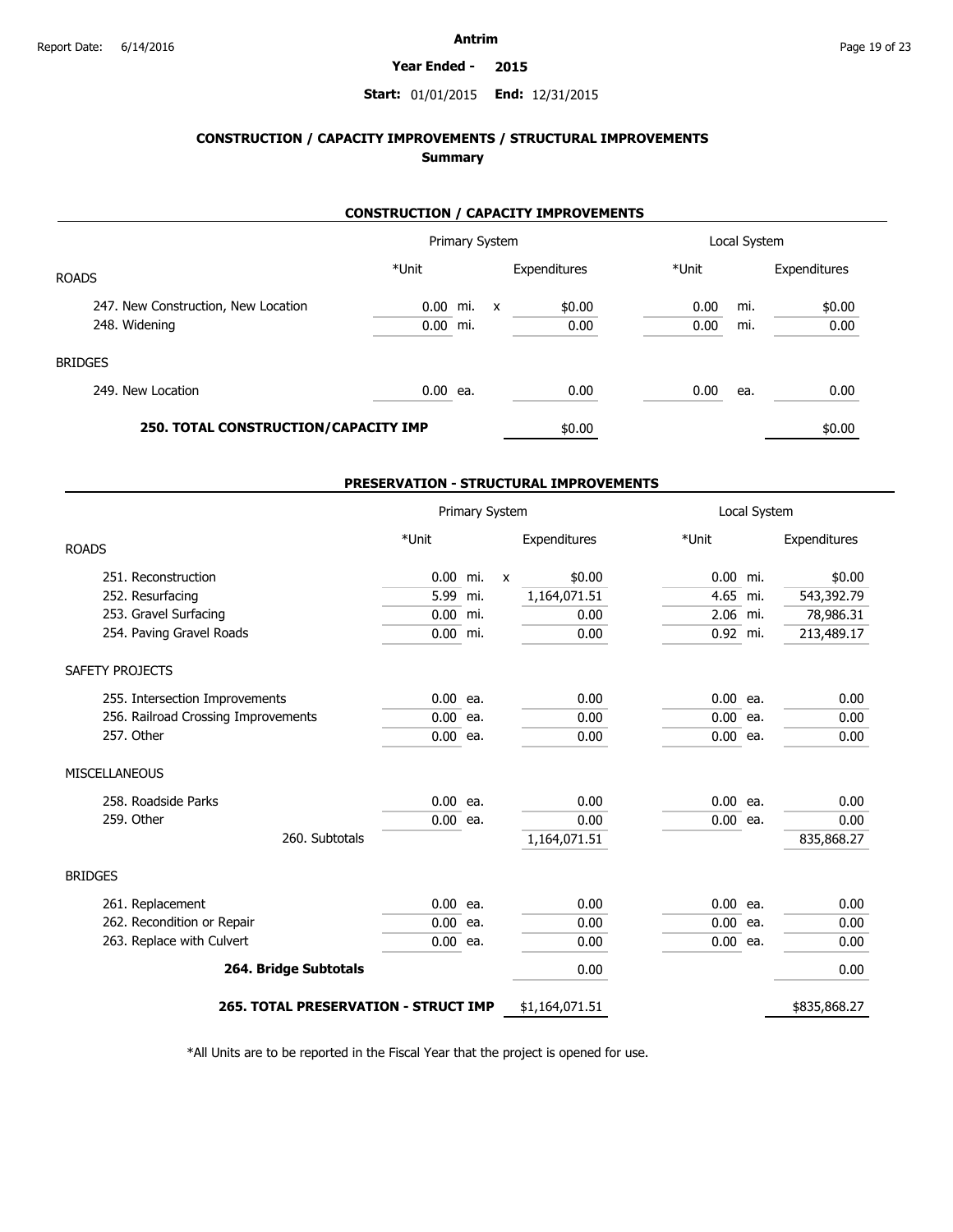#### **Year Ended - 2015**

## **Start:** 01/01/2015 **End:** 12/31/2015

#### **SCHEDULE OF TOWNSHIP MILEAGE AND POPULATION**

|                                |                              | <b>Local Roads</b>                     |                                 | <b>Primary Roads</b>                   |                                                     |                                 |                                                              |                                 |
|--------------------------------|------------------------------|----------------------------------------|---------------------------------|----------------------------------------|-----------------------------------------------------|---------------------------------|--------------------------------------------------------------|---------------------------------|
|                                |                              | Miles Outside<br><b>Municipalities</b> |                                 | Miles Outside<br><b>Municipalities</b> |                                                     |                                 |                                                              |                                 |
| <b>Township</b>                | <b>Total</b><br><b>Local</b> | Local<br><b>Urban</b>                  | <b>Funds</b><br><b>Received</b> | <b>Total</b><br><b>Primary</b>         | <b>Primary</b><br><b>Urban</b><br>(m <sub>i</sub> ) | <b>Funds</b><br><b>Received</b> | <b>Population</b><br><b>Outside</b><br><b>Municipalities</b> | <b>Funds</b><br><b>Received</b> |
| <b>BANKS</b>                   | (m <sub>i</sub> )<br>56.58   | (m <sub>i</sub> )<br>0.00              | $($ \$)<br>95,733.36            | (m <sub>i</sub> )<br>28.14             | 0.00                                                | $($ \$)<br>43,504.44            | 1,260                                                        | $(*)$<br>15,157.80              |
| <b>CENTRAL LAKE</b>            | 37.13                        | 0.00                                   | 62,823.96                       | 20.11                                  | 0.00                                                | 31,090.06                       | 1,246                                                        | 14,989.38                       |
| <b>CHESTONIA</b>               | 32.30                        | 0.00                                   | 54,651.60                       | 5.94                                   | 0.00                                                | 9,183.24                        | 511                                                          | 6,147.33                        |
| <b>CUSTER</b>                  | 45.41                        | 0.00                                   | 76,833.72                       | 14.93                                  | 0.00                                                | 23,081.78                       | 1,136                                                        | 13,666.08                       |
| <b>ECHO</b>                    | 27.67                        | 0.00                                   | 46,817.64                       | 22.23                                  | 0.00                                                | 34,367.58                       | 877                                                          | 10,550.31                       |
| <b>ELK RAPIDS</b>              | 8.94                         | 0.00                                   | 15,126.48                       | 5.28                                   | 0.00                                                | 8,162.88                        | 989                                                          | 11,897.67                       |
| <b>FOREST HOME</b>             | 32.25                        | 0.00                                   | 54,567.00                       | 20.96                                  | 0.00                                                | 32,404.16                       | 1,177                                                        | 14,159.31                       |
| <b>HELENA</b>                  | 25.40                        | 0.00                                   | 42,976.80                       | 17.16                                  | 0.00                                                | 26,529.36                       | 1,001                                                        | 12,042.03                       |
| <b>JORDAN</b>                  | 28.79                        | 0.00                                   | 48,712.68                       | 10.95                                  | 0.00                                                | 16,928.70                       | 992                                                          | 11,933.76                       |
| <b>KEARNEY</b>                 | 44.17                        | 0.00                                   | 74,735.64                       | 14.47                                  | 0.00                                                | 22,370.62                       | 1,222                                                        | 14,700.66                       |
| <b>MANCELONA</b>               | 145.74                       | 0.00                                   | 246,592.09                      | 17.64                                  | 0.00                                                | 27,271.44                       | 3,010                                                        | 36,210.30                       |
| <b>MILTON</b>                  | 47.89                        | 0.00                                   | 81,029.88                       | 17.70                                  | 0.00                                                | 27,364.20                       | 2,204                                                        | 26,514.12                       |
| <b>STAR</b>                    | 76.38                        | 0.00                                   | 129,234.96                      | 8.15                                   | 0.00                                                | 12,599.90                       | 926                                                          | 11,139.78                       |
| <b>TORCH LAKE</b>              | 19.36                        | 0.00                                   | 32,757.12                       | 5.05                                   | 0.00                                                | 7,807.30                        | 1,194                                                        | 14,363.82                       |
| <b>WARNER</b>                  | 34.94                        | 0.00                                   | 59,118.48                       | 1.72                                   | 0.00                                                | 2,659.12                        | 416                                                          | 5,004.48                        |
| 266. Totals                    | 662.95                       | 0.00                                   | \$1,121,711.41                  | 210.43                                 | 0.00                                                | \$325,324.78                    | 18,161                                                       | \$218,476.83                    |
| Local Road Rate Per Mile       |                              |                                        | 1692                            | Primary Road Rate Per Mile             |                                                     | 1546                            |                                                              |                                 |
| Local Urban Road Rate Per Mile |                              |                                        | 1479                            | Primary Urban Road Rate Per Mile       |                                                     | 8871                            |                                                              |                                 |
| Population Rate Per Capita     |                              |                                        | 12.03                           |                                        |                                                     |                                 |                                                              |                                 |

Population Rate Per Capita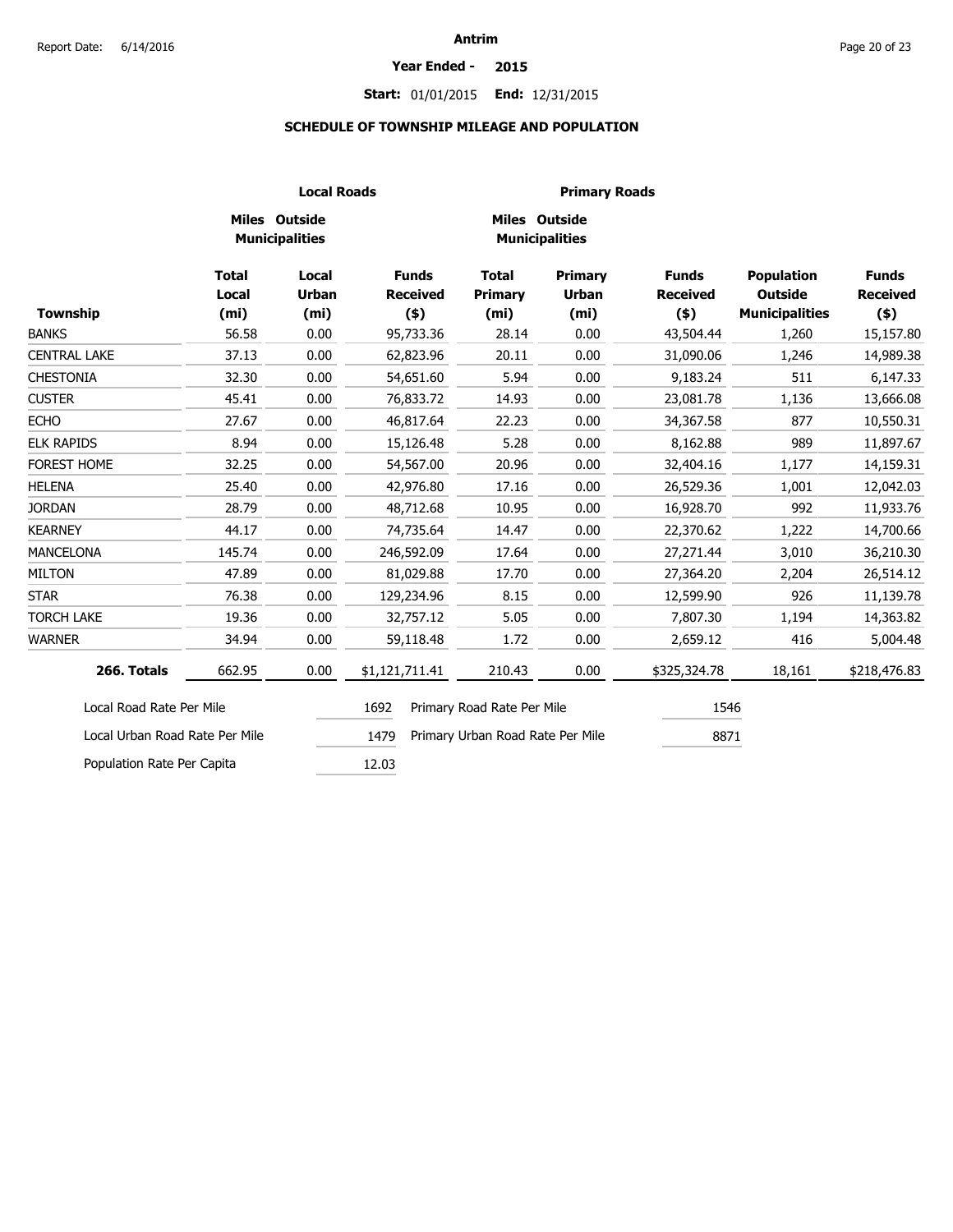#### **Year Ended - 2015**

**Start:** 01/01/2015 **End:** 12/31/2015

## **SCHEDULE OF TOWNSHIP EXPENDITURES AND CONTRIBUTIONS Expenditures**

| Township            | Construction/<br>Capacity<br>Improvement (\$) | <b>Preservation -</b><br><b>Struct</b><br>Improvement (\$) | Total $(*)$    | <b>Township</b><br>Contributions* (\$) |
|---------------------|-----------------------------------------------|------------------------------------------------------------|----------------|----------------------------------------|
| <b>BANKS</b>        | 0.00                                          | 21,782.86                                                  | 21,782.86      | 141,077.68                             |
| <b>CENTRAL LAKE</b> | 0.00                                          | 482,573.43                                                 | 482,573.43     | 409,211.57                             |
| <b>CHESTONIA</b>    | 0.00                                          | 22,824.56                                                  | 22,824.56      | 0.00                                   |
| <b>CUSTER</b>       | 0.00                                          | 54,773.54                                                  | 54,773.54      | 95,109.55                              |
| <b>ECHO</b>         | 0.00                                          | 78,818.24                                                  | 78,818.24      | 24,372.69                              |
| <b>ELK RAPIDS</b>   |                                               |                                                            |                |                                        |
| <b>FOREST HOME</b>  | 0.00                                          | 0.00                                                       | 0.00           | 163,160.31                             |
| <b>HELENA</b>       | 0.00                                          | 199,554.75                                                 | 199,554.75     | 175,066.92                             |
| <b>JORDAN</b>       | 0.00                                          | 0.00                                                       | 0.00           | 43,917.80                              |
| <b>KEARNEY</b>      | 0.00                                          | 61,346.84                                                  | 61,346.84      | 66,033.29                              |
| <b>MANCELONA</b>    | 0.00                                          | 0.00                                                       | 0.00           | 302,102.68                             |
| <b>MILTON</b>       | 0.00                                          | 390,205.88                                                 | 390,205.88     | 333,682.34                             |
| <b>STAR</b>         | 0.00                                          | 630,764.15                                                 | 630,764.15     | 0.00                                   |
| <b>TORCH LAKE</b>   | 0.00                                          | 37,066.53                                                  | 37,066.53      | 4,294.63                               |
| <b>WARNER</b>       | 0.00                                          | 20,229.00                                                  | 20,229.00      | 63,377.47                              |
| 267. Totals         | \$0.00                                        | \$1,999,939.78                                             | \$1,999,939.78 | \$1,821,406.93                         |

\*The Township Contributions Totals and the Funds expended for Construction and Preservation amount may not balance. The Township Contributions list all funds contributed by each township and will balance back to the amount reported on the Statement of Revenues, Line 74, Township Contributions.

The total funds expended are for Construction and Preservation only. They do not contain funds expended for Routine Preventative Maintenance.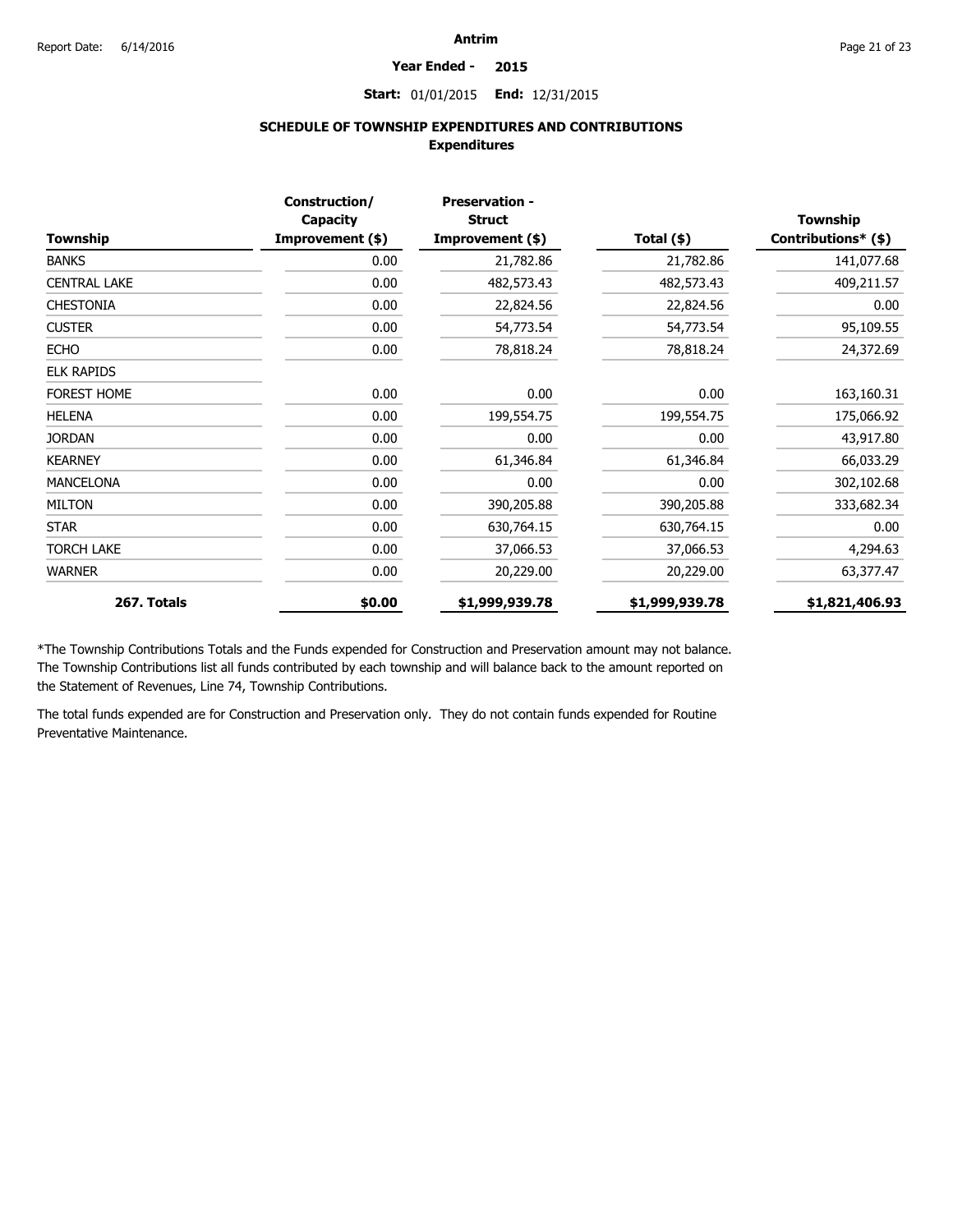**Year Ended - 2015**

**Start:** 01/01/2015 **End:** 12/31/2015

#### **ASSET MANAGEMENT**

## **Projects Completed During the County Fiscal Year**

#### **Work Type:**

| <b>Project ID/Name</b> | <b>Total Project Cost</b> | Date Open to Traffic | <b>Pavement Type</b> |
|------------------------|---------------------------|----------------------|----------------------|
| 504.1534               | 17.019.38                 | 09/26/2015           | Asphalt              |
| 489.1513               | 248,807.83                | 07/28/2015           | Seal Coat            |
| 489.1517               | 61.346.84                 | 07/16/2015           | Asphalt              |
| 489.1511               | 54.773.54                 | 07/10/2015           | Asphalt              |
| 489.1515               | 141,398.05                | 07/09/2015           | Seal Coat            |
|                        |                           |                      |                      |

#### **Work Type:** Hot Mixed Asphalt Resurfacing (One Course)

| Project ID/Name | <b>Total Project Cost</b> | Date Open to Traffic | <b>Pavement Type</b> |
|-----------------|---------------------------|----------------------|----------------------|
| 123374A         | 567,815.19                | 08/31/2015           | Asphalt              |
| 459.1507        | 81,516.29                 | 08/31/2015           | Asphalt              |
| 489.1525        | 37,066.53                 | 08/20/2015           | Asphalt              |
| 459.1503        | 476,384.49                | 07/15/2015           | Asphalt              |

#### **Work Type:** Minor Rehabilitation

| Project ID/Name | <b>Total Project Cost</b> | Date Open to Traffic | <b>Pavement Type</b> |
|-----------------|---------------------------|----------------------|----------------------|
| 489.1523        | 162.580.30                | 09/30/2015           | Asphalt              |
| 489.1509        | 50.092.11                 | 05/05/2015           | Asphalt              |

#### **Work Type:** Single Course Chip Seal

| Project ID/Name | <b>Total Project Cost</b> | <b>Date Open to Traffic</b> | <b>Pavement Type</b> |
|-----------------|---------------------------|-----------------------------|----------------------|
| 474.1504        | 32,503.32                 | 08/31/2015                  | Asphalt              |
| 504.1512        | 16,258.01                 | 08/31/2015                  | Asphalt              |
| 504.1514        | 23,068.47                 | 08/31/2015                  | Asphalt              |
| 504.1516        | 16.850.58                 | 08/31/2015                  | Asphalt              |
| 504.1518        | 11,816.16                 | 08/31/2015                  | Asphalt              |
| 504.1520        | 25.595.33                 | 08/31/2015                  | Asphalt              |
| 504.1522        | 47,632.51                 | 08/31/2015                  | Asphalt              |
| 504.1524        | 30.764.74                 | 08/31/2015                  | Asphalt              |
| 504.1526        | 50.235.90                 | 08/31/2015                  | Asphalt              |